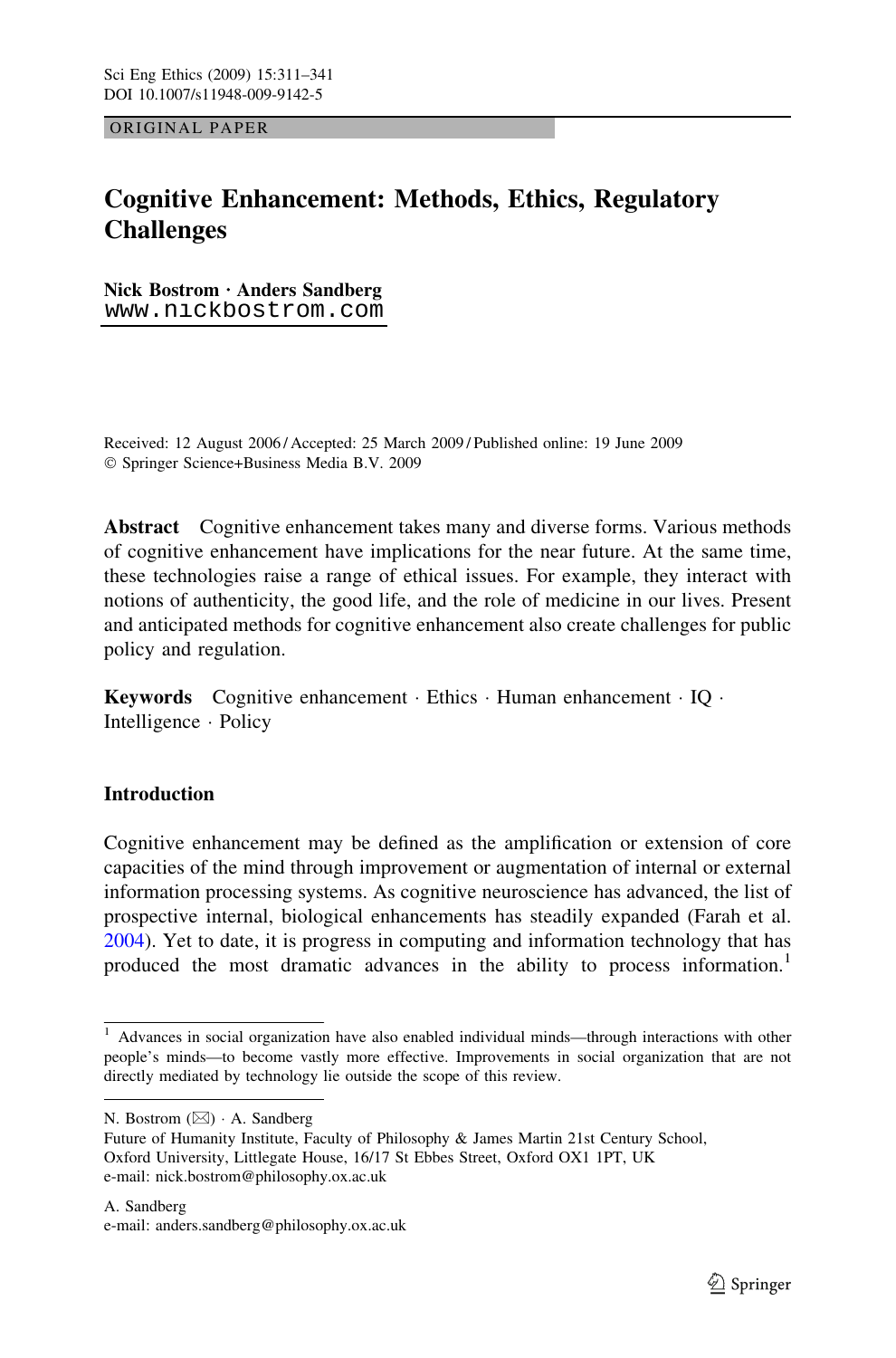External hardware and software supports now routinely give human beings effective cognitive abilities that in many respects far outstrip those of biological brains.

Cognition can be defined as the processes an organism uses to organize information. This includes acquiring information (perception), selecting (attention), representing (understanding) and retaining (memory) information, and using it to guide behavior (reasoning and coordination of motor outputs). Interventions to improve cognitive function may be directed at any one of these core faculties.

An intervention that is aimed at correcting a specific pathology or defect of a cognitive subsystem may be characterized as therapeutic. An enhancement is an intervention that improves a subsystem in some way other than repairing something that is broken or remedying a specific dysfunction. In practice, the distinction between therapy and enhancement is often difficult to discern, and it could be argued that it lacks practical significance. For example, cognitive enhancement of somebody whose natural memory is poor could leave that person with a memory that is still worse than that of another person who has retained a fairly good memory despite suffering from an identifiable pathology, such as early-stage Alzheimer's disease. A cognitively enhanced person, therefore, is not necessarily somebody with particularly high (let alone super-human) cognitive capacities. A cognitively enhanced person, rather, is somebody who has benefited from an intervention that improves the performance of some cognitive subsystem without correcting some specific, identifiable pathology or dysfunction of that subsystem.

The spectrum of cognitive enhancements includes not only medical interventions, but also psychological interventions (such as learned ''tricks'' or mental strategies), as well as improvements of external technological and institutional structures that support cognition. A distinguishing feature of cognitive enhancements, however, is that they improve *core cognitive capacities* rather than merely particular narrowly defined skills or domain-specific knowledge.

Most efforts to enhance cognition are of a rather mundane nature, and some have been practiced for thousands of years. The prime example is education and training, where the goal is often not only to impart specific skills or information, but also to improve general mental faculties such as concentration, memory, and critical thinking. Other forms of mental training, such as yoga, martial arts, meditation, and creativity courses are also in common use. Caffeine is widely used to improve alertness. Herbal extracts reputed to improve memory are popular, with sales of Ginko biloba alone in the order of several hundred million dollars annually in the U.S. (van Beek [2002](#page-29-0)). In an ordinary supermarket there are a staggering number of energy drinks on display, vying for consumers who are hoping to turbo-charge their brains.

Education and training, as well as the use of external information processing devices, may be labeled as ''conventional'' means of enhancing cognition. They are often well established and culturally accepted. By contrast, methods of enhancing cognition through ''unconventional'' means, such as ones involving deliberately created nootropic drugs, gene therapy, or neural implants, are nearly all to be regarded as experimental at the present time. Nevertheless, these unconventional forms of enhancements deserve serious consideration for several reasons: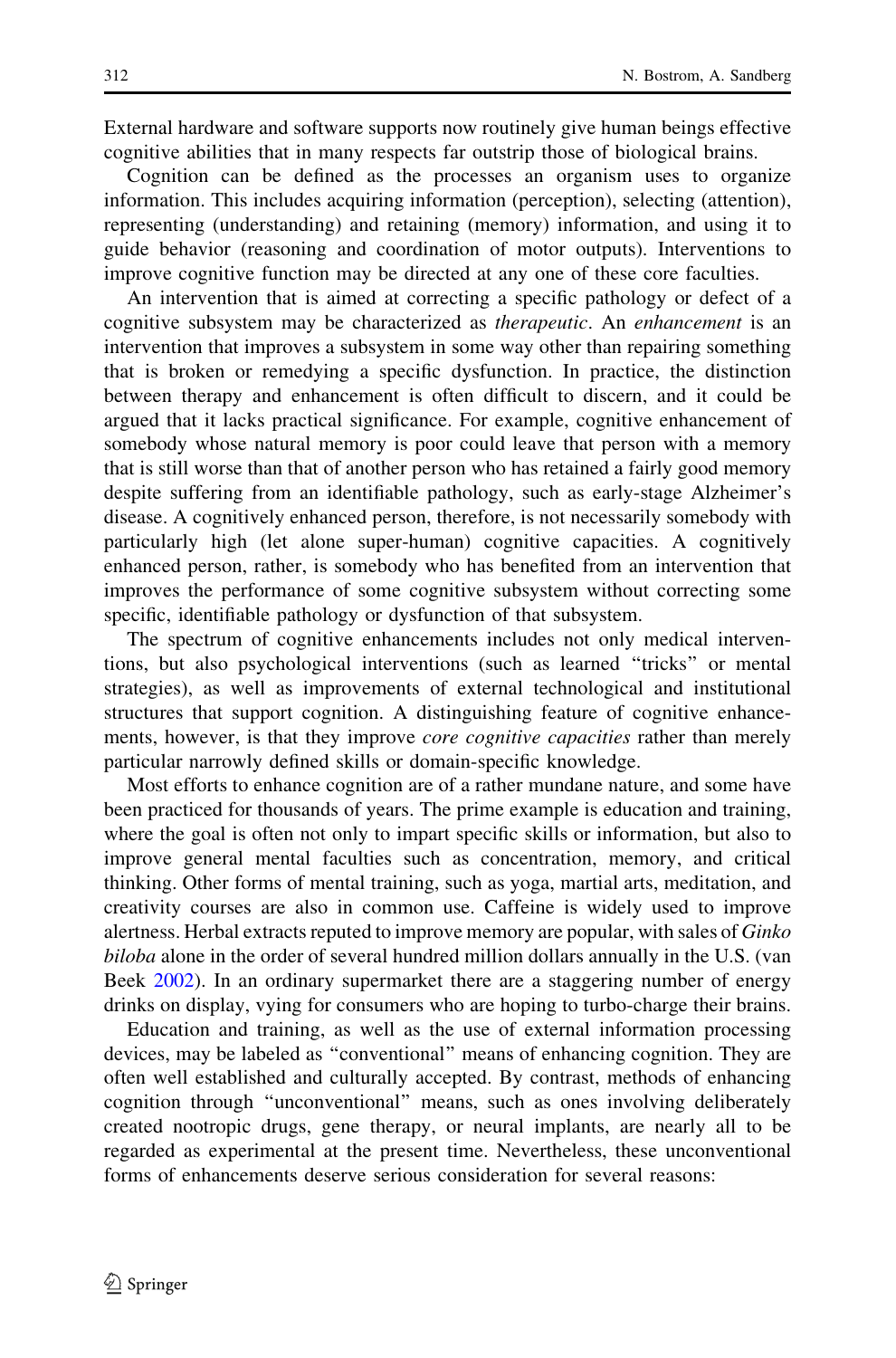- They are relatively new, and consequently there does not exist a large body of ''received wisdom'' about their potential uses, safety, efficacy, or social consequences;
- They could potentially have enormous leverage (consider the cost-benefit ratio of a cheap pill that safely enhances cognition compared to years of extra education);
- They are sometimes controversial;
- They currently face specific regulatory problems, which may impede advances; and
- They may eventually come to have important consequences for society and even, in the longer run, for the future of humankind.

In examining the challenges for public policy with regard to cognitive enhancement, it is important to consider the full range of different possibilities that are becoming available, and their different individual characteristics. From such a comprehensive viewpoint, the inadequacies of some aspects of the current regulatory and policy framework become apparent, as it treats different modes of enhancement differently even though, arguably, there is no good justification for doing so.

One general caveat must be noted about the survey that follows. Many of the cognitive enhancement methods being studied today remain highly experimental or have small effect sizes. This makes the present scientific literature a weak guide to their eventual usefulness (Ioannidis [2005\)](#page-25-0). Findings need to be repeated in multiple studies and larger clinical trials before they can be fully trusted. It is likely that many enhancement techniques will in the long run prove less efficacious than their current promoters claim. At the same time, the sheer range of enhancement methods suggests that it would be very unlikely that all current methods are ineffective or that future advances will fail to produce an increasingly potent toolbox for enhancing cognition.

#### Methods of Cognitive Enhancement

Education, Enriched Environments and General Health

Education has many benefits beyond higher job status and salary. Longer education reduces the risks of substance abuse, crime and many illnesses while improving quality of life, social connectedness, and political participation (Johnston [2004\)](#page-26-0). There is also positive feedback between performance on cognitive tests such as IQ tests and scholastic achievement (Winship and Korenman [1997\)](#page-30-0).

Much of what is learned in school is ''mental software'' for managing various cognitive domains: mathematics, categories of concepts, language, and problem solving in particular subjects. This kind of mental software reduces one's mental load through clever encoding, organization, or processing. Instead of memorizing multiplication tables, the pattern of arithmetic relationships is compressed into simpler rules of multiplication, which in turn (among very ambitious students) can be organized into efficient mental calculation methods like the Trachtenberg system (Trachtenberg [2000\)](#page-29-0). Such specific methods have a narrower range of applicability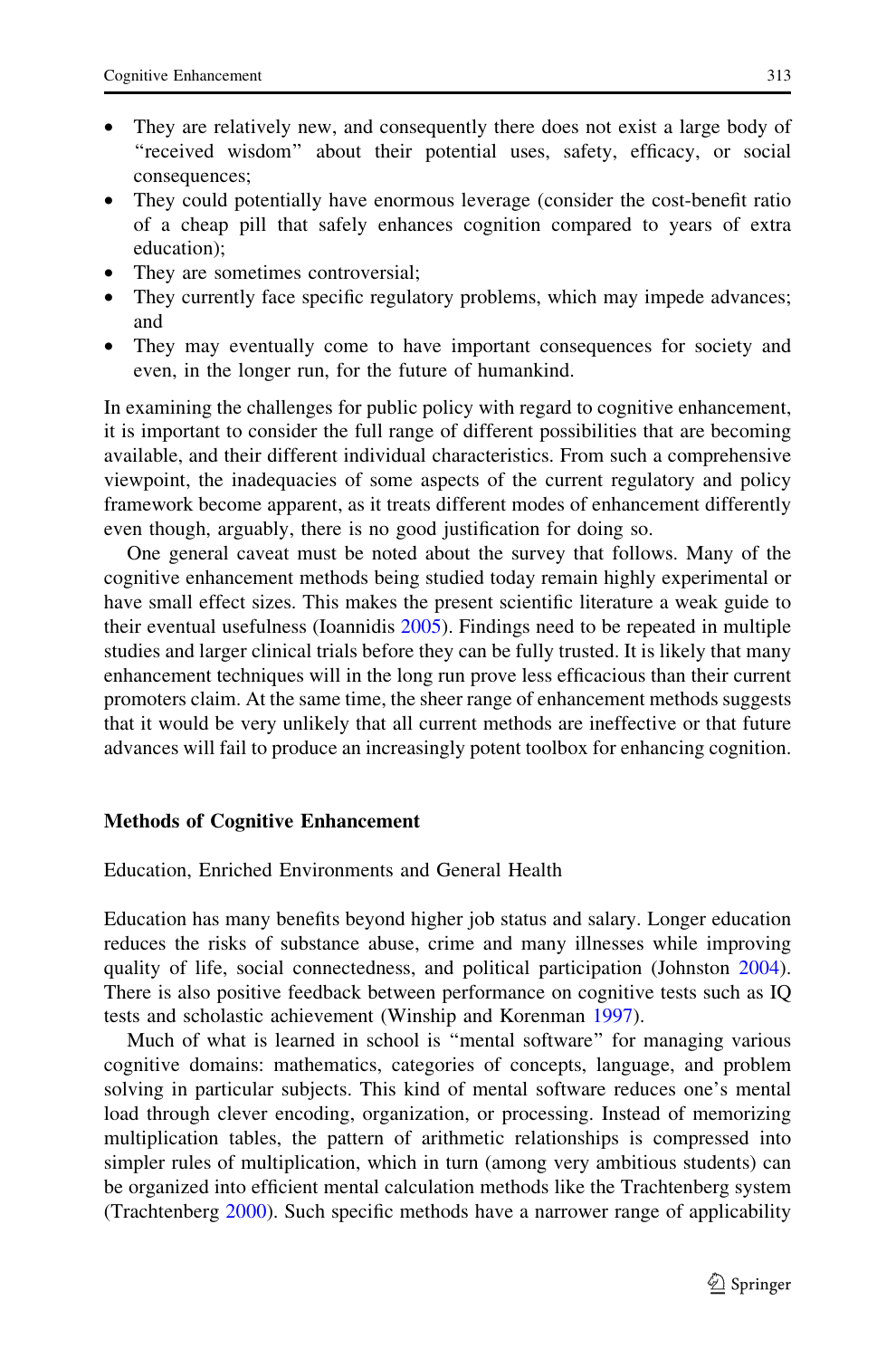but can dramatically improve performance within a particular domain. They represent a form of crystallized intelligence, distinct from the fluid intelligence of general cognitive abilities and problem solving capacity (Cattell [1987\)](#page-24-0). The relative ease and utility of improving crystallized intelligence and specific abilities have made them popular targets of internal and external software development. Enhancement of fluid intelligence is more difficult.

Pharmacological cognitive enhancements (nootropics) have physiological effects on the brain. So, too, do education and other conventional interventions. In fact, conventional interventions often produce more permanent neurological changes than do drugs. Learning to read alters the way language is processed in the brain (Petersson [2000](#page-27-0)). Enriched rearing environments have been found to increase dendritic arborisation and to produce synaptic changes, neurogenesis, and improved cognition in animals (Walsh et al. [1969;](#page-29-0) Greenoug and Volkmar [1973](#page-25-0); Diamond et al. [1975;](#page-24-0) Nilsson et al. [1999\)](#page-27-0). While analogous controlled experiments cannot easily be done for human children, it is very likely that similar effects would be observed. Stimulation-seeking children, who might be seeking out and creating enriched environments for themselves, score higher on IQ tests and do better at school than less stimulation-seeking children (Raine et al. [2002\)](#page-28-0). This also suggests that interventions, whether environmental or pharmaceutical, that make exploring and learning more appealing to children might improve cognition.

Enriched environments also make brains more resilient to stress and neurotoxins (Schneider et al. [2001\)](#page-28-0). Reducing neurotoxins and preventing bad prenatal environments are simple and widely accepted methods of improving cognitive functioning. These kinds of intervention might be classified as preventative or therapeutic rather than enhancing, but the distinction is blurry. For instance, an optimized intrauterine environment will not only help avoid specific pathology and deficits but is also likely to promote the growth of the developing nervous system in ways that enhance its core capacities.

In brains that have already been damaged, e.g. by lead exposure, nootropics may alleviate some of the cognitive deficits (Zhou and Suszkiw [2004\)](#page-30-0). It is not always clear whether they do so by curing the damage or by amplifying (enhancing) capacities that compensate for the loss, or whether the distinction is even always meaningful. Comparing chronic exposure to cognition-enhancing drugs with an enriched rearing environment, one study in rats found that both conditions improved memory performance and produced similar changes in the neural matter (Murphy et al. [2006](#page-27-0)). The improvements in the drug-treated group persisted even after cessation of treatment. The combination of drugs and enriched environment did not improve the rats' abilities beyond the improvement provided by one of the interventions alone. This suggests that both interventions produced a more robust and plastic neural structure capable of learning more efficiently.

Improving general health has cognition-enhancing effects. Many health problems act as distracters or directly impair cognition (Schillerstrom et al. [2005](#page-28-0)). Improving sleep, immune function, and general conditioning promotes cognitive functioning. Bouts of exercise have been shown to improve temporarily various cognitive capacities, the size of the effect depending on the type and intensity of the exercise (Tomporowski [2003](#page-29-0)). Long-term exercise also improves cognition, possibly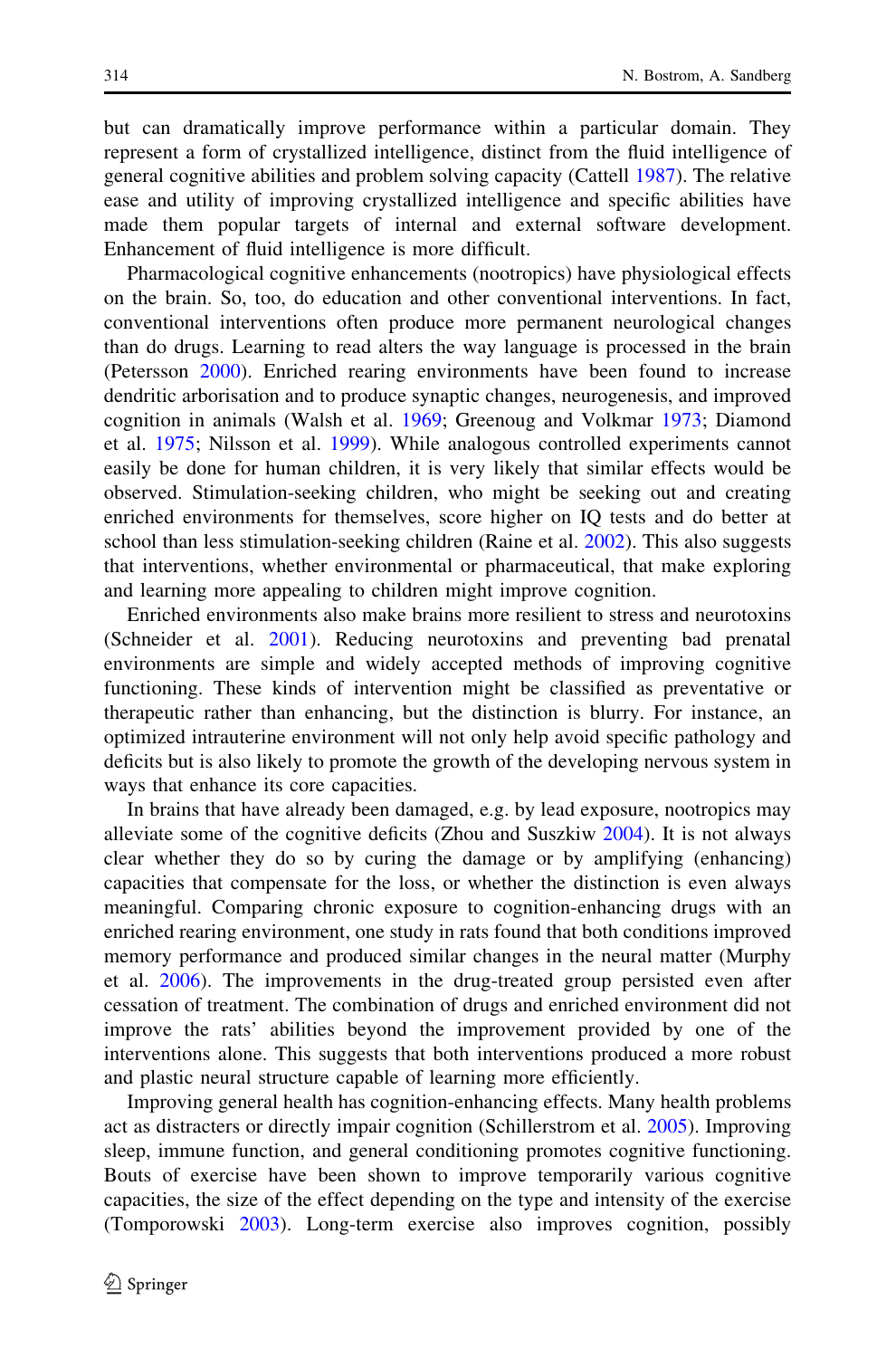through a combination of increased blood supply to the brain and the release of nerve growth factors (Vaynman and Gomez-Pinilla [2005\)](#page-29-0).

### Mental Training

Mental training and visualization techniques are widely practiced in elite sport (Feltz and Landers [1983](#page-24-0)) and rehabilitation (Jackson et al. [2004](#page-26-0)), with apparently good effects on performance. Users vividly imagine themselves performing a task (running a race, going to a store), repeatedly imagining every movement and how it would feel. A likely explanation for the efficacy of such exercises is that they activate the neural networks involved in executing a skill at the same time as the performance criteria for the task is held in close attention, optimizing neural plasticity and appropriate neural reorganization.

General mental activity—''working the brain muscle''—can improve perfor-mance (Nyberg et al. [2003](#page-27-0)) and long-term health (Barnes et al. [2004](#page-23-0)), while relaxation techniques can help regulate the activation of the brain (Nava et al. [2004\)](#page-27-0). It has been suggested that the Flynn-effect (Flynn [1987\)](#page-24-0), a secular increase in raw intelligence test scores by 2.5 IQ points per decade in most western countries, is attributable to increased demands of certain forms of abstract and visuospatial cognition in modern society and schooling, although improved nutrition and health status may also play a part (Neisser [1997;](#page-27-0) Blair et al. [2005](#page-23-0)). On the whole, however, the Flynn effect seems to reflect a change in which specific forms of intelligence are developed, rather than an increase in general fluid intelligence.

The classic form of cognitive enhancement software consists of learned strategies to memorize information. Such methods have been used since antiquity with much success (Yates [1966](#page-30-0); Patten [1990\)](#page-27-0). One such classic strategy is ''the method of loci''. The user visualizes a building, either real or imaginary, and in her imagination she walks from room to room, depositing imaginary objects that evoke natural associations to the subject matter that she is memorizing. During retrieval, the user retraces her imaginary steps, and the sequence of memorized information is recalled when she "sees" the objects she placed along the route. This technique harnesses the brain's spatial navigation system to remember objects or propositional contents. Other memory techniques make use of rhyming or the fact that one more easily recalls dramatic, colorful, or emotional scenes, which can serve as proxies for items that are more difficult to retain, such as numbers or letters. The early memory arts were often used as a substitute for written text or to memorize speeches. Today, memory techniques tend to be used in service of everyday needs such as remembering door codes, passwords, shopping lists, and by students who need to memorize names, dates, and terms when preparing for exams (Minninger [1997](#page-27-0); Lorrayne [1996](#page-26-0)).

One study which compared exceptional memorizers (participants in the World Memory Championships) with normal subjects found no systematic differences in brain anatomy (Maguire et al. [2003\)](#page-26-0). However, it found differences in activity patterns during memorization, likely reflecting the use of a deliberate encoding strategy. Areas of the brain involved in spatial representation and navigation were disproportionately activated in the skilled memorizers, regardless of whether the items to be memorized were numbers, faces, or the shapes of snowflakes. Asked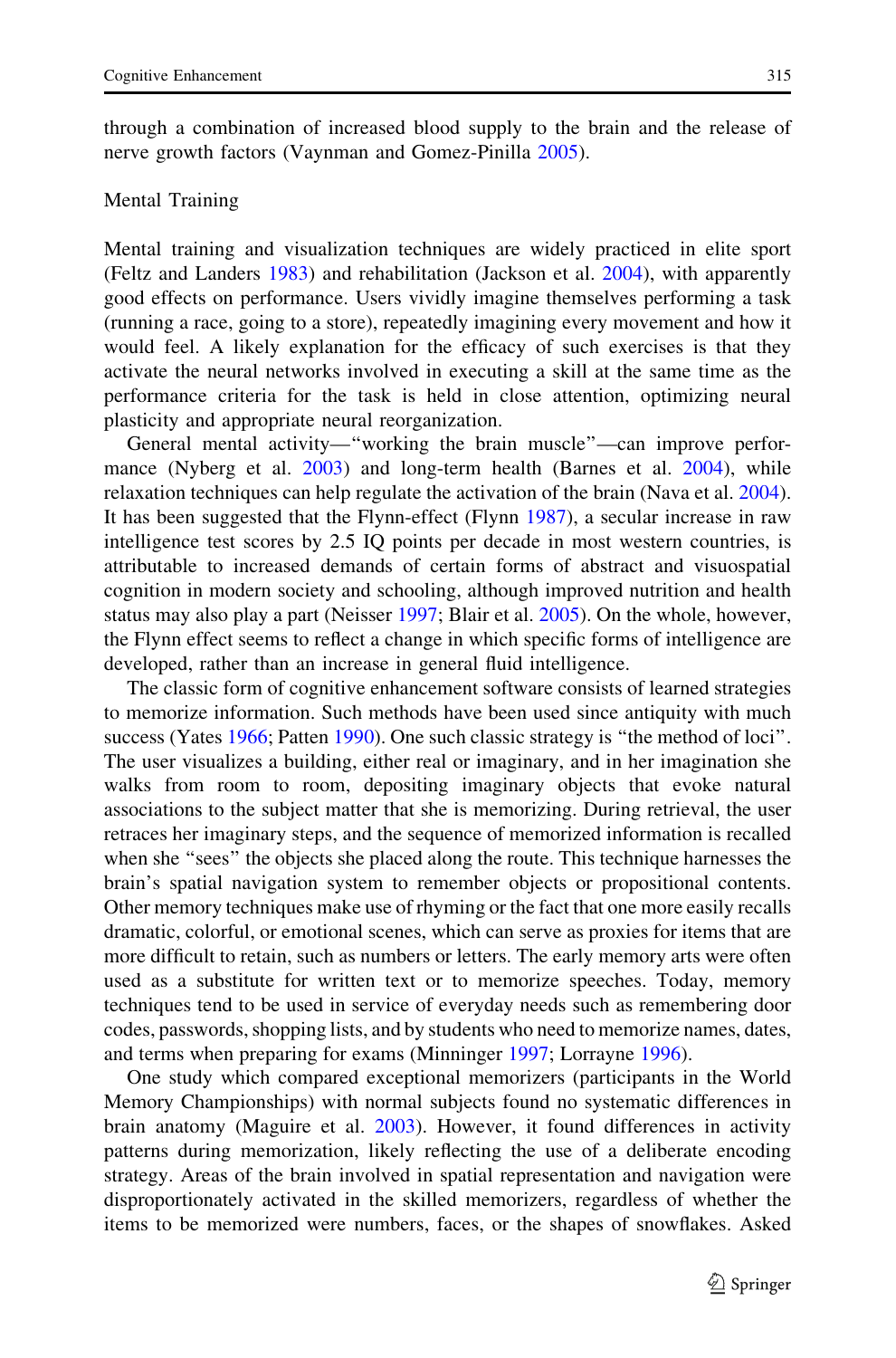about their memory strategies, nearly all the memorizers reported using the method of loci.

In general, it is possible to attain very high memory performance on specific types of material using memory techniques. They provide the greatest performance enhancement for meaningless or unrelated information, such as sequences of numbers, but they do not appear to help in complex everyday activities (Ericsson [2003\)](#page-24-0).

There exists a vast array of mental techniques alleged to boost various skills, such as creativity training, speed reading methods (Calef et al. [1999\)](#page-24-0), and mind-maps (Buzan [1982;](#page-23-0) Farrand et al. [2002](#page-24-0)). It is unclear how widespread the use of such techniques is, and in most cases there is a lack of good data about their efficacy. Even if a technique improves performance on some task under laboratory conditions, it does not follow that the technique is practically useful. In order for a technique to significantly benefit a person, it would have to be effectively integrated into daily life.

#### Drugs

Stimulant drugs such as nicotine and caffeine have long been used to improve cognition. In the case of nicotine a complex interaction with attention and memory occurs (Warburton [1992](#page-29-0); Newhouse et al. [2004;](#page-27-0) Rusted et al. [2005](#page-28-0)), while caffeine reduces tiredness (Lieberman [2001](#page-26-0); Smith et al. [2003;](#page-28-0) Tieges et al. [2004](#page-29-0)). In more recent years, a wide array of drugs have been developed that affect cognition (Farah et al. [2004\)](#page-24-0).

Lashley observed in 1917 that strychnine facilitates learning in rats (Lashley [1917\)](#page-26-0). Since then several families of memory enhancing drugs affecting different aspects of long-term memory have been discovered. They include stimulants (Lee and Ma [1995](#page-26-0); Soetens et al. [1993](#page-29-0); Soetens et al. [1995](#page-28-0)), nutrients (Korol and Gold [1998;](#page-26-0) Foster et al. [1998](#page-24-0); Meikle et al. [2005;](#page-27-0) Winder and Borrill [1998](#page-29-0)) and hormones (Gulpinar and Yegen [2004\)](#page-25-0), cholinergic agonists (Iversen [1998](#page-25-0); Power et al. [2003;](#page-28-0) Freo et al. [2005\)](#page-25-0), the piracetam family (Mondadori [1996\)](#page-27-0), ampakines (Lynch [1998;](#page-26-0) Ingvar et al. [1997](#page-25-0)), and consolidation enhancers (Lynch [2002\)](#page-26-0).

Diet, and dietary supplements, can affect cognition. In order to maintain optimal functioning, the brain requires a continuous supply of glucose, its major energy source (Fox et al. [1988](#page-25-0)). Increases in glucose availability, from the ingestion of sugars or the release of the acute stress hormone norepinephrine, improve memory (Wenk [1989](#page-29-0); Foster et al. [1998](#page-24-0)), with the effects being particularly pronounced in demanding tasks (Sunram-Lea et al. [2002\)](#page-29-0). Creatine, a nutrient that improves energy availability, also appears to benefit overall cognitive performance (Rae et al. [2003\)](#page-28-0) and reduce mental fatigue (Watanabe et al. [2002](#page-29-0); McMorris et al. [2006\)](#page-26-0). Besides being an energy source, food can contribute to cognition by providing amino acids needed in the production of neurotransmitters, which is particularly important during periods of stress or sustained concentration (Banderet and Lieberman [1989;](#page-23-0) Deijen et al. [1999](#page-24-0); Lieberman [2003\)](#page-26-0). There is also evidence that micronutrient supplementation increases nonverbal intelligence in some children. This effect might be due to correction of occasional deficiencies rather than a general enhancing action (Benton [2001\)](#page-23-0).

Stimulants enhance memory by increasing neuronal activation or by releasing neuromodulators, facilitating the synaptic changes that underlie learning. The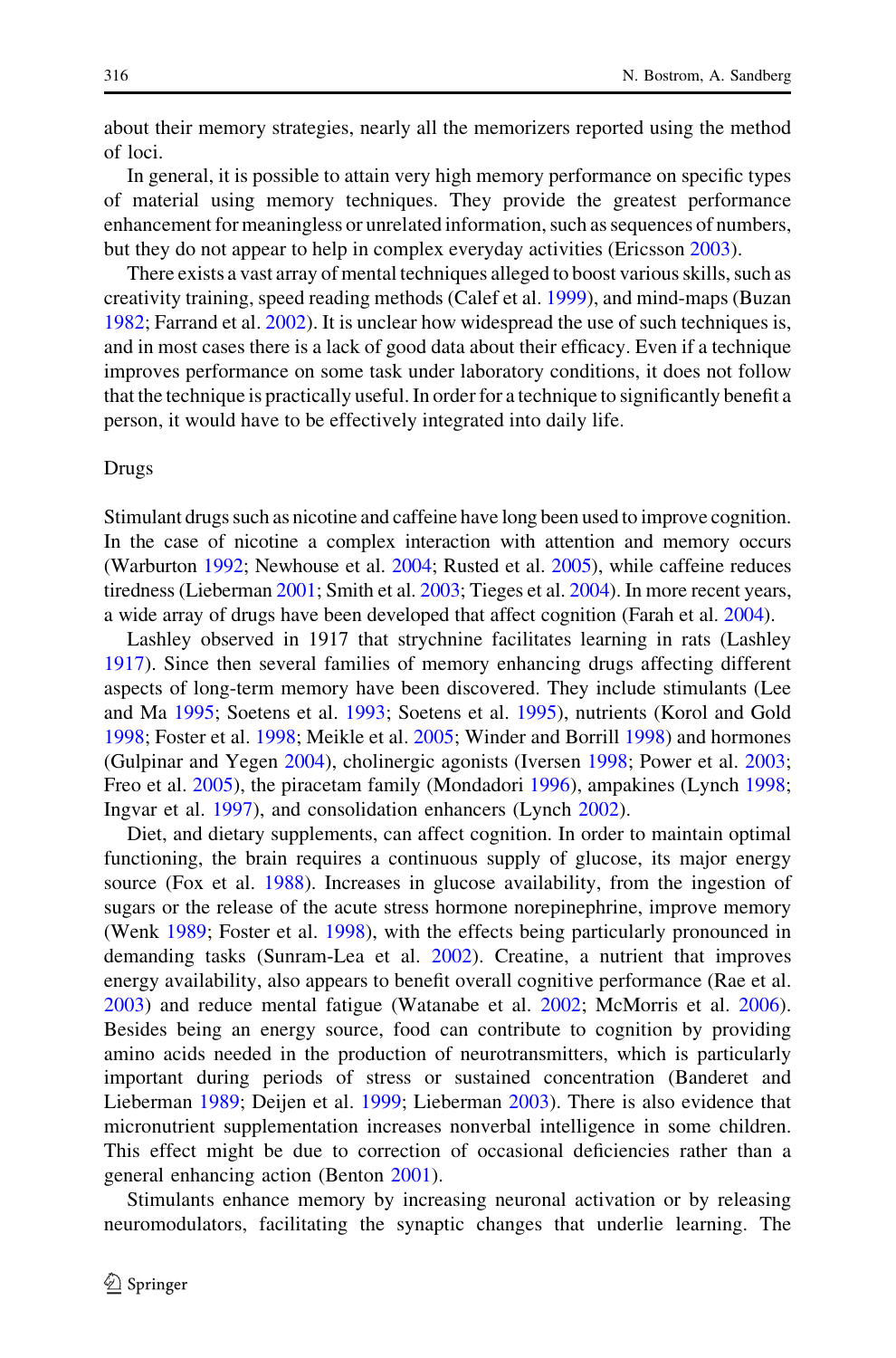earliest enhancer drugs were mainly nonspecific stimulants and nutrients. In antiquity, for example, honey water (hydromel) was used for doping purposes (Berriman 1962).

Advances in the scientific understanding of memory enabled the development of drugs with more specific actions, such as drugs stimulating the cholinergic system, which appears to gate attention and memory encoding. Current interest is focused on intervening in the process of permanent encoding in the synapses, a process which has been greatly elucidated in recent years and is a promising target for drug development. The goal is to develop drugs that not only allow the brain to learn quickly, but which also facilitate selective retention of the information that has been learned. Several experimental substances have been shown to improve performance in particular memory tests. It is not yet known whether these drugs also promote useful learning in real-life situations, but beneficial enhancement of memory through pharmacological means is likely to be possible.

Pharmacological agents might be useful not only for increasing memory retention but also for unlearning phobias and addictions (Pitman et al. [2002](#page-27-0); Hofmann et al. [2006;](#page-25-0) Ressler et al. [2004\)](#page-28-0). Potentially, the combination of different drugs administered at different times could give users a more fine-grained control of their learning processes, perhaps even the ability to deliberately select specific memories that they want to retain or get rid of.

Even common, traditional and unregulated herbs and spices such as sage can improve memory and mood through chemical effects (Kennedy et al. [2006](#page-26-0)). While less powerful than those of dedicated cholinesterase inhibitors, such effects illustrate that attempts to control access to cognition-enhancing substances would be problematic. Even chewing gum appears to affect memory, possibly by heightening arousal or blood sugar (Wilkinson et al. [2002\)](#page-29-0).

Working memory can be modulated by a variety of drugs. Drugs that stimulate the dopamine system have demonstrated effects, as do cholinergic drugs (possibly through improved encoding) (Barch [2004](#page-23-0)). Modafinil has been shown to enhance working memory in healthy test subjects, especially at harder task difficulties and for lower-performing subjects (Muller et al. [2004](#page-27-0)). (Similar findings of stronger improvements among low performers were also seen among the dopaminergic drugs, and this might be a general pattern for many cognitive enhancers.) Modafinil has been found to increase forward and backward digit span, visual pattern recognition memory, spatial planning, and reaction time/latency on different working memory tasks (Turner et al. [2003\)](#page-29-0). The mode of action of this drug is not yet understood, but part of what seems to happen is that modafinil enhances adaptive response inhibition, making the subjects evaluate a problem more thoroughly before responding, thereby improving performance accuracy. The working memory effects might thus be part of a more general enhancement of executive function.

Modafinil was originally developed as a treatment for narcolepsy, and can be used to reduce performance decrements due to sleep loss with apparently small side effects and little risk of dependency (Teitelman [2001;](#page-29-0) Myrick et al. [2004\)](#page-27-0). The drug improved attention and working memory in sleep-deprived physicians (Gill et al. [2006\)](#page-25-0) and aviators (Caldwell et al. [2000\)](#page-24-0). Naps are more effective in maintaining performance than modafinil and amphetamine during long (48 h) periods of sleep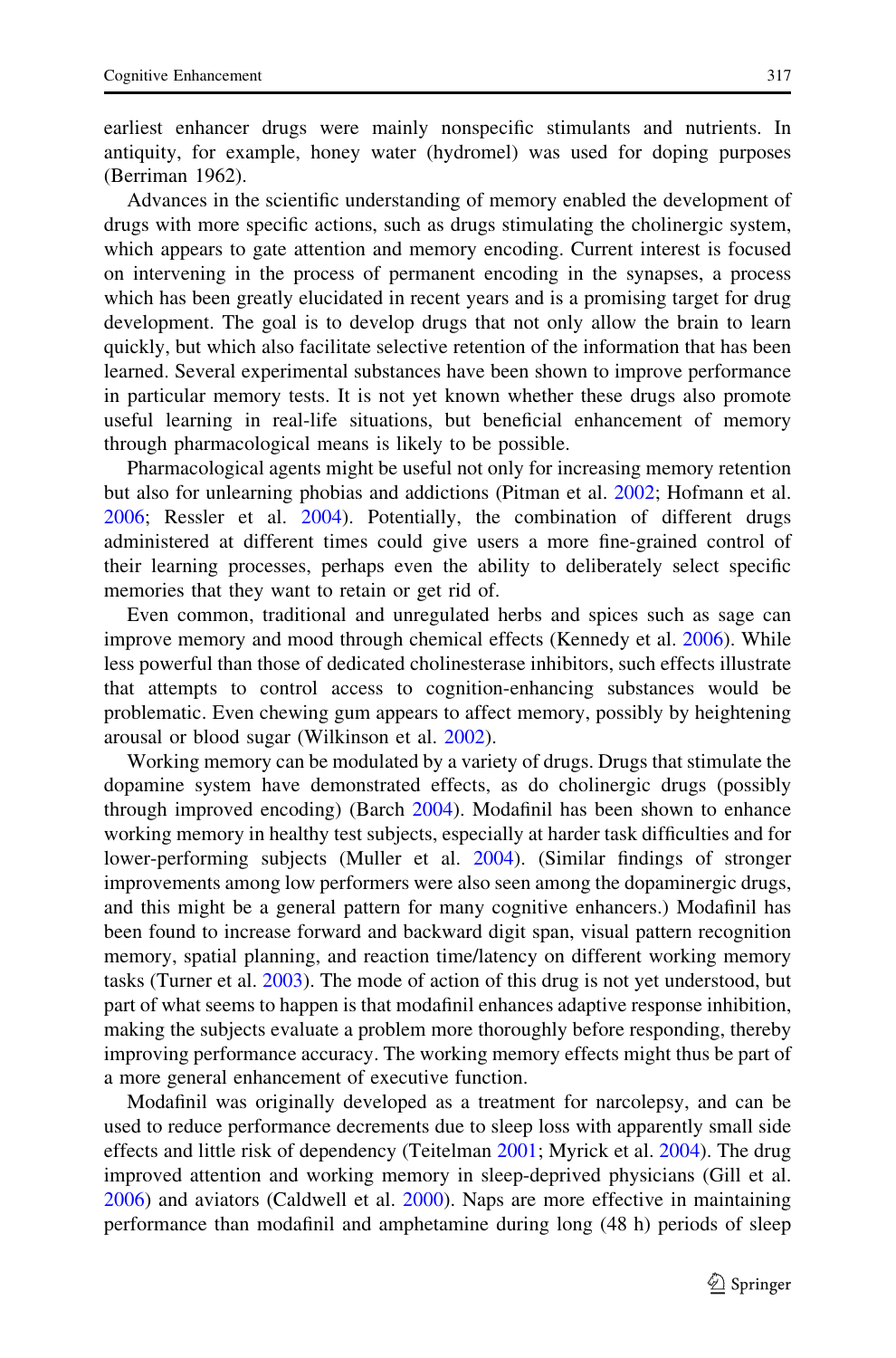deprivation, while the reverse holds for short (24 h) periods of sleep deprivation. Naps followed by a modafinil dose may be more effective than either one on its own (Batejat and Lagarde [1999](#page-23-0)). These results, together with studies on hormones like melatonin which can control sleep rhythms (Cardinali et al. [2002\)](#page-24-0), suggest that drugs can enable fine-tuning of alertness patterns to improve task performance under demanding circumstances or disturbed sleep cycles.

There also exist drugs that influence how the cerebral cortex reorganizes in response to damage or training. Noradrenergic agonists such as amphetamine have been shown to promote faster recovery of function after a brain lesion when combined with training (Gladstone and Black [2000\)](#page-25-0), and to improve learning of an artificial language (Breitenstein et al. [2004\)](#page-23-0). A likely explanation is that higher excitability increases cortical plasticity, in turn leading to synaptic sprouting and remodeling (Stroemer et al. [1998;](#page-29-0) Goldstein [1999](#page-25-0)). An alternative to pharmacologic increase of neuromodulation is to electrically stimulate the neuromodulatory centers that normally control plasticity through attention or reward. In monkey experiments this produced faster cortical reorganization (Bao et al. [2001;](#page-23-0) Kilgard and Merzenich [1998\)](#page-26-0).

## Transcranial Magnetic Stimulation

Transcranial magnetic stimulation (TMS) can increase or decrease the excitability of the cortex, thereby changing its level of plasticity (Hummel and Cohen [2005\)](#page-25-0). TMS of the motor cortex that increased its excitability improved performance in a procedural learning task (Pascual-Leone et al. [1999\)](#page-27-0). TMS in suitable areas has also been found beneficial in a motor task (Butefisch et al. [2004](#page-23-0)), motor learning (Nitsche et al. [2003\)](#page-27-0), visuo-motor coordination tasks (Antal et al. [2004a,](#page-23-0) [b\)](#page-23-0), working memory (Fregni et al. [2005\)](#page-25-0), finger sequence tapping (Kobayashi et al. [2004\)](#page-26-0), classification (Kincses et al. [2004](#page-26-0)) and even declarative memory consolidation during sleep (Marshall et al. [2004\)](#page-26-0). Alan Snyder and colleagues claim to have demonstrated how TMS inhibiting anterior brain areas could change the drawing style of normal subjects into a more concrete style and improve spell-checking abilities, presumably by reducing top-down semantic control (Snyder et al. [2003;](#page-28-0) Snyder [2004](#page-28-0)). While TMS appears to be quite versatile and non-invasive, there are risks of triggering epileptic seizures, and the effects of long-term use are not known. Moreover, individual brain differences may necessitate much adjustment before it can be used to improve specific cognitive capacities. It is still doubtful whether TMS will ever be a practically useful enhancement method.

## Genetic Modifications

Genetic memory enhancement has been demonstrated in rats and mice. During the maturation of normal animals, synthesis of the NR2B subunit of the NMDA receptor is gradually replaced with synthesis of the NR2A subunit. This might be linked to the lower brain plasticity of adult animals. Joe Tsien and co-workers modified mice to produce more of the NR2B subunits. The NR2B ''Doogie'' mice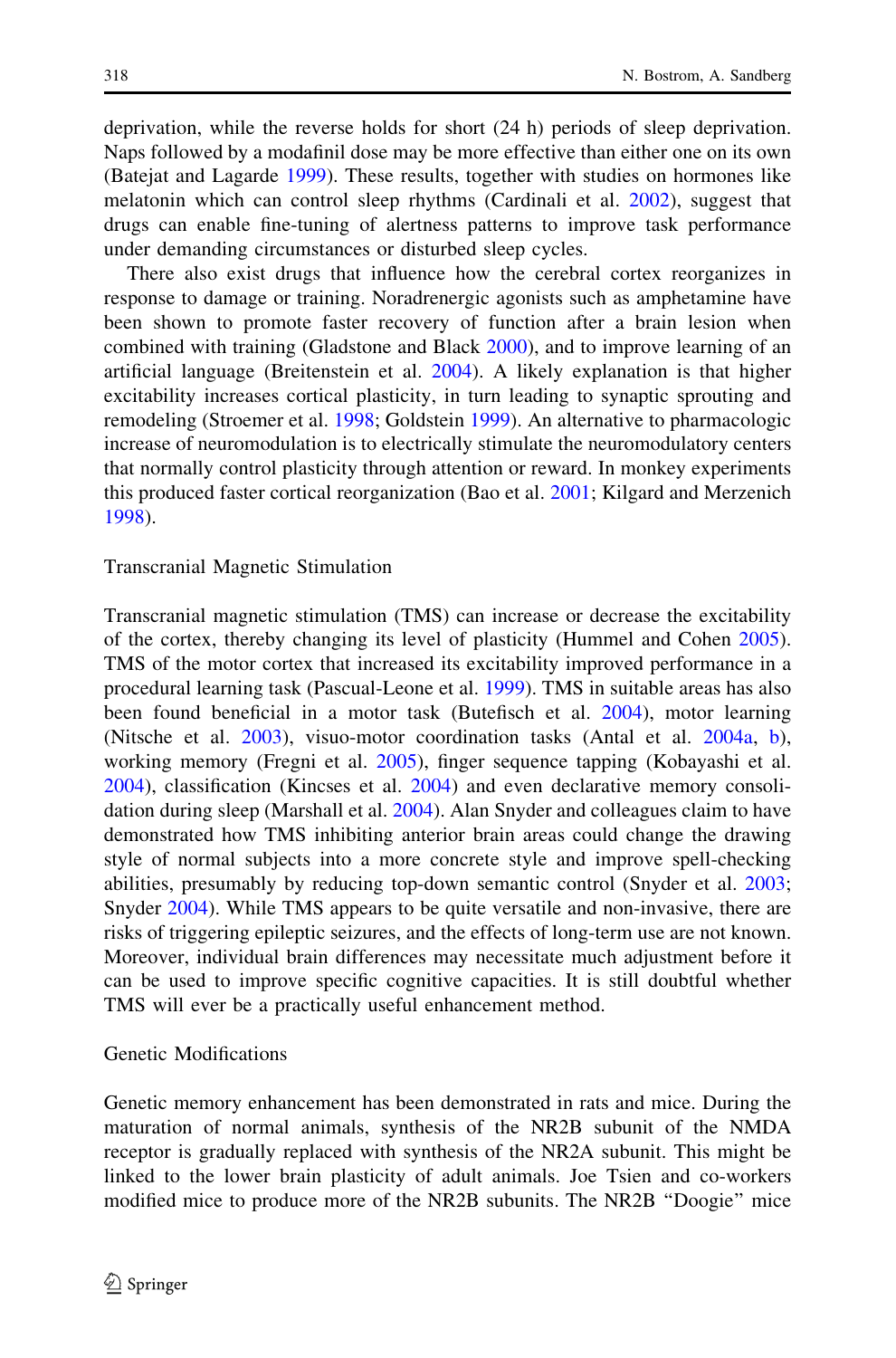showed improved memory performance, in terms of both acquisition and retention (Tang et al. [1999](#page-29-0)). This included unlearning of fear conditioning, which is believed to be due to the learning of a secondary memory (Falls et al. [1992\)](#page-24-0). The modification also made the mice more sensitive to certain forms of pain (Wei et al. [2001\)](#page-29-0), suggesting a non-trivial trade-off between two potential enhancement goals—better memory and less pain, in this particular case.

Increased amounts of brain growth factors (Routtenberg et al. [2000](#page-28-0)) and the signal transduction protein adenylyl cyclase (Wang et al. [2004](#page-29-0)) have also produced memory improvements. These modifications had different enhancing effects. Unlearning took longer for these modified mice than for unmodified mice, while the mice in the abovementioned Tsien study had faster than normal unlearning. Different memory tasks were also differently affected: the cyclase mice had enhanced recognition memory but not improved context or cue learning. Another study found that mice with a deleted cbl-b gene had normal learning but enhanced long-term retention, presumably indicating that the gene is a negative regulator of memory whose removal reduced forgetting (Tan et al. [2006](#page-29-0)). These enhancements may be due to changes in neural plasticity during the learning task itself, or to ontogenetic changes in brain development that promote subsequent learning or retention.

The cellular machinery of memory appears to be highly conserved in evolution, making interventions demonstrated to work in animal models likely to have close counterparts in humans (Bailey et al. [1996;](#page-23-0) Edelhoff et al. [1995](#page-24-0)).

Genetic studies have also found genes in humans whose variations account for up to 5% of memory performance (de Quervain and Papassotiropoulos [2006\)](#page-24-0). These include the genes for the NMDA receptor and adenylyl cyclase that were mentioned above, as well as genes involved in other stages of the synaptic signal cascade. These are obvious targets for enhancement.

Given these early results, it seems likely that there exist many potential genetic interventions that would directly or indirectly improve aspects of memory. If it turns out that the beneficial effects of the treatments are not due to changes in development, then presumably some of the effects can be achieved by supplying the brain with the substances produced by the memory genes without resorting to genetic modification. But genetic modification would make the individual independent of an external drug supply and would guarantee that the substances end up in the right place.

Studies of the genetics of intelligence suggest that there is a large number of genetic variations affecting individual intelligence, but each accounting for only a very small fraction (*\*1%) of the variance between individuals (Craig and Plomin [2006\)](#page-24-0). This would indicate that genetic enhancement of intelligence through direct insertion of a few beneficial alleles is unlikely to have a big enhancing effect. It is possible, however, that some alleles that are rare in the human population could have larger effects on intelligence, both negative and positive. $2^2$ 

<sup>2</sup> A possible example is suggested in (Cochran et al. [2006](#page-24-0)), where it is predicted that heterozygoticity for Tay-Sachs' disease should increase IQ by about 5 points.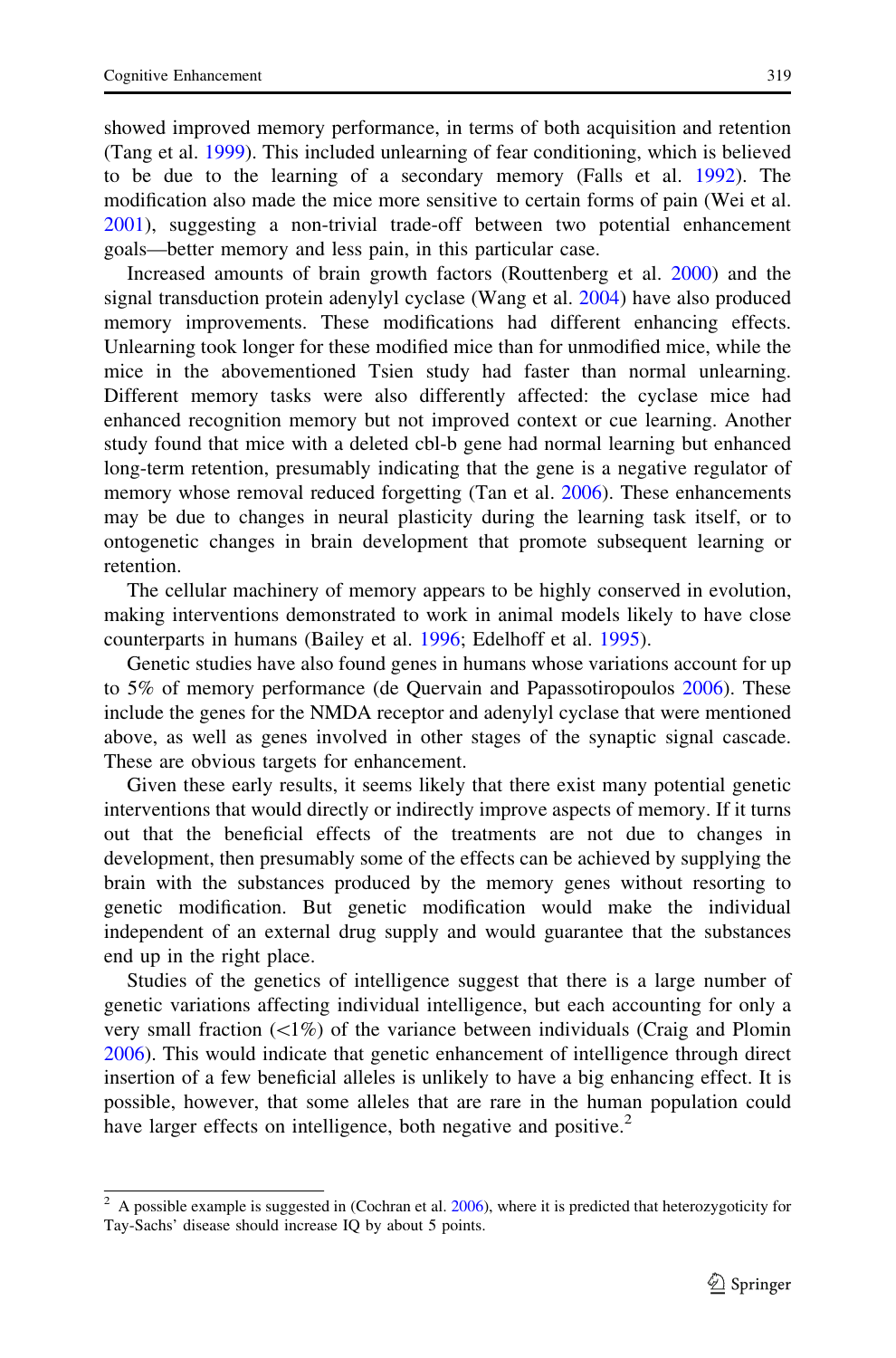## Prenatal and Perinatal Enhancement

A notable form of chemical enhancement is pre- and perinatal enhancement. Administering choline supplementation to pregnant rats improved the performance of their pups, apparently as a result of changes in neural development (Meck et al. [1988;](#page-27-0) Mellott et al. [2004](#page-27-0)). Given the ready availability of choline supplements, such prenatal enhancement may already (inadvertently) be taking place in human populations. Supplementation of a mother's diet during late pregnancy and 3 months postpartum with long chained fatty acids has also been shown to improve cognitive performance in human children (Helland et al. [2003\)](#page-28-0). Deliberate changes of maternal diet might be regarded as part of the cognitive enhancement spectrum. At present, recommendations to mothers are mostly aimed at promoting a diet that avoids specific harms and deficits, but the growing emphasis on boosting ''good fats'' and the use of enriched infant formulas point towards enhancement.

## External Hardware and Software Systems

Some approaches in human-computer interaction are explicitly aimed at cognitive enhancement (Engelbart [1962\)](#page-24-0). External hardware is of course already used to amplify cognitive abilities, be it pen and paper, calculators, or personal computers. Many common pieces of software act as cognition-enhancing environments, where the software helps display information, keep multiple items in memory, and perform routine tasks. Data mining and information visualization tools process and make graspable enormous amounts of data that human perceptual systems cannot handle. Other tools such as expert systems, symbolic math programs, decision support software, and search agents amplify specific skills and capacities.

What is new is the growing interest in creating intimate links between the external systems and the human user through better interaction. The software becomes less an external tool and more of a mediating ''exoself''. This can be achieved through mediation, embedding the human within an augmenting ''shell'' such as wearable computers (Mann [2001](#page-26-0); Mann and Niedzviecki [2001](#page-26-0)) or virtual reality, or through smart environments in which objects are given extended capabilities. An example is the vision of ''ubiquitous computing'', in which objects would be equipped with unique identities and given the ability to communicate with and actively support the user (Weiser [1991\)](#page-29-0). A well-designed environment can enhance proactive memory (Sellen et al. [1996\)](#page-28-0) by deliberately bringing previous intentions to mind in the right context.

Another form of memory-enhancing exoself software is remembrance agents (Rhodes and Starner [1996](#page-28-0)), software agents that act as a vastly extended associative memory. The agents have access to a database of information such as a user's files, email correspondence, etc., which they use to suggest relevant documents based on the current context. Other exoself applications include additions to vision (Mann [1997\)](#page-26-0), team coordination (Fan et al. [2005a](#page-24-0), [b](#page-24-0)), face recognition (Singletary and Starner [2000\)](#page-28-0), mechanical prediction (Jebara et al. [1997\)](#page-26-0), and the recording of emotionally significant events (Healey and Picard [1998\)](#page-25-0).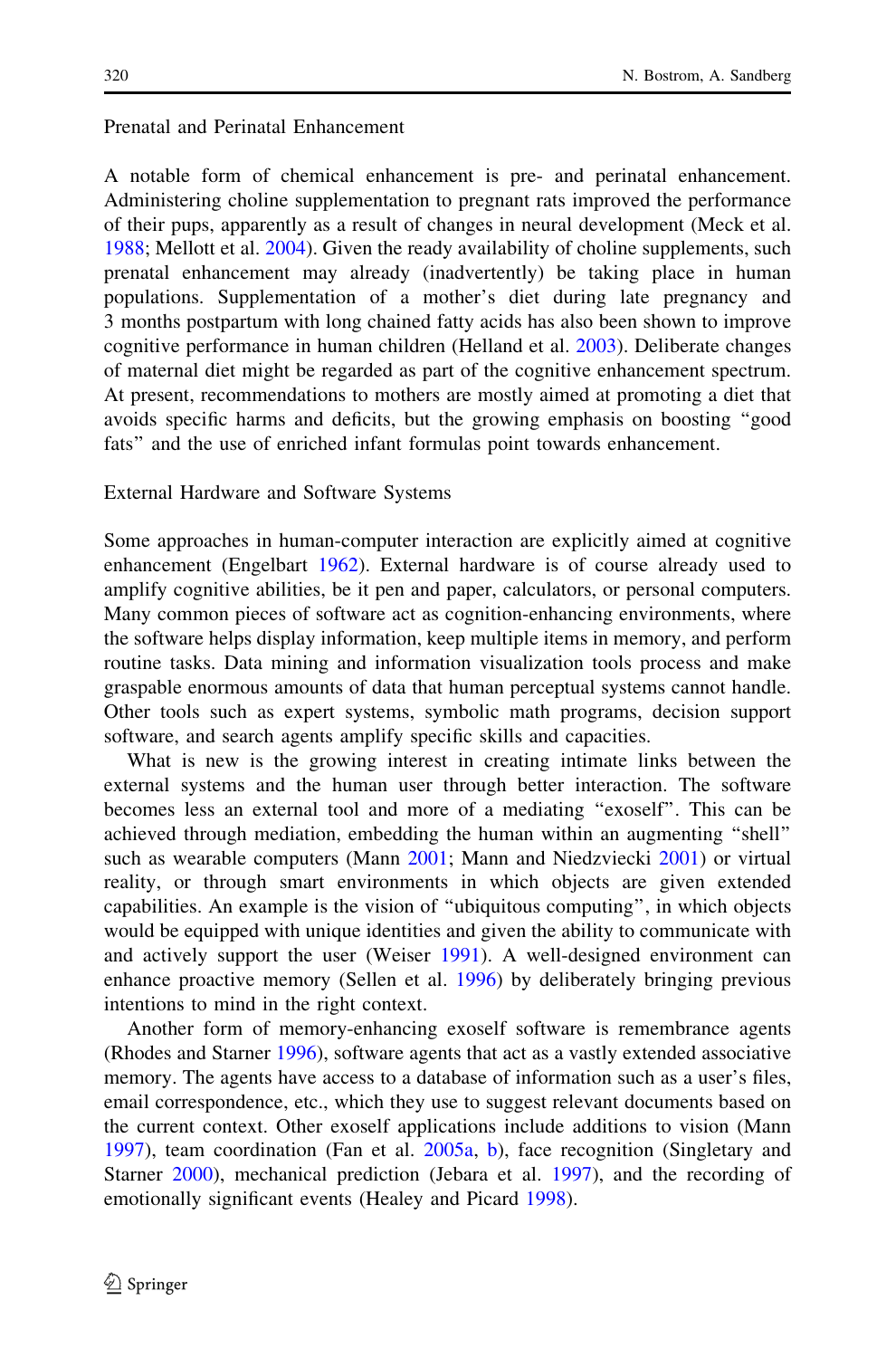Given the availability of external memory support, from writing to wearable computers, it is likely that the crucial form of memory demand on humans in the future will increasingly be the ability to link information into usable concepts, associations, and skills rather than the ability to memorize large amounts of raw data. Storage and retrieval functions can often be offloaded from the brain, while the knowledge, strategies, and associations linking the data to skilled cognition cannot so far be outsourced to computers to the same extent.

## Brain-Computer Interfaces

Wearable computers and PDAs (personal digital assistants) are already intimate devices worn on the body, but there have been proposals for even tighter interfaces. Direct control of external devices through brain activity has been studied with some success for the last 40 years, although it remains a very low bandwidth form of signalling (Wolpaw et al. [2000](#page-30-0)).

The most dramatic potential internal hardware enhancements are brain-computer interfaces. Development is rapid, both on the hardware side, where multielectrode recordings from more than 300 electrodes permanently implanted in the brain are currently state-of-the art, and on the software side, with computers learning to interpret the signals and commands (Nicolelis et al. [2003;](#page-27-0) Shenoy et al. [2003;](#page-28-0) Carmena et al. [2003\)](#page-24-0). Early experiments on humans have shown that it is possible for profoundly paralyzed patients to control a computer cursor using just a single electrode (Kennedy and Bakay [1998](#page-26-0)) implanted in the brain, and experiments by Parag Patil and colleagues have demonstrated that the kind of multielectrode recording devices used in monkeys would most likely also function in humans (Peterman et al. [2004](#page-27-0); Patil et al. [2004\)](#page-27-0). Experiments in localized chemical release from implanted chips also suggest the possibility of using neural growth factors to promote patterned local growth and interfacing (Peterman et al. [2004\)](#page-27-0).

Cochlear implants are already widely used, and there is ongoing research in artificial retinas (Alteheld et al. [2004](#page-23-0)) and functional electric stimulation for paralysis treatment (von Wild et al. [2002\)](#page-29-0). These implants are intended to ameliorate functional deficits and are unlikely to be attractive for healthy people in the foreseeable future. However, the digital parts of the implant could in principle be connected to any kind of external software and hardware. This could enable enhancing uses such as access to software tools, the Internet, and virtual reality applications. In a demonstration project, a healthy volunteer has been given the ability to control a robotic arm using tactile feedback, both in direct adjacency and remotely, and to perform simple direct neural communication with another implant (Warwick et al. [2003\)](#page-29-0). Non-disabled people, however, could most likely achieve the essentially same functionality more cheaply, safely, and effectively through eye, finger, and voice control.

#### Collective Intelligence

Much of human cognition is distributed across many minds. Such distributed cognition can be enhanced through the development and use of more efficient tools and methods of intellectual collaboration. The World Wide Web and e-mail are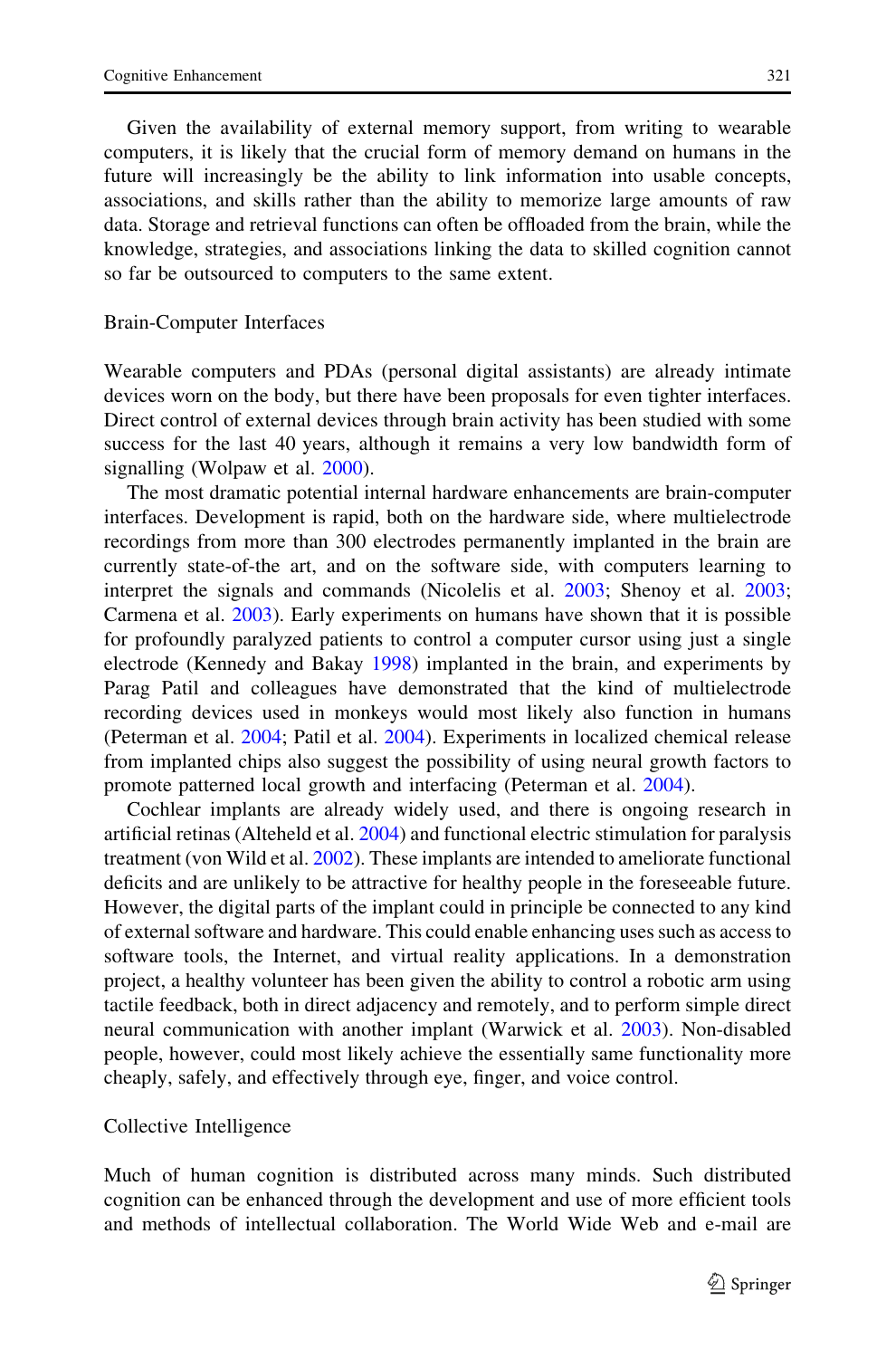among the most powerful kinds of cognitive enhancement software developed to date. Through the use of such social software, the distributed intelligence of large groups can be shared and harnessed for specific purposes (Surowiecki [2004](#page-29-0)).

Connected systems allow many people to collaborate in the construction of shared knowledge and solutions. Usually, the more individuals that connect, the more powerful the system becomes (Drexler [1991\)](#page-24-0). The information in such systems is stored not just in individual documents but also in their interrelations. When such interconnected information resources exist, automated systems such as search engines (Kleinberg [1999\)](#page-26-0) can often radically improve the ability to extract useful information from them.

Lowered coordination costs enable larger groups to work on common projects. Groups of volunteers with shared interests, such as amateur journalist ''bloggers'' and open source programmers, have demonstrated that they can successfully complete large and highly complex projects, such as online political campaigns, the Wikipedia encyclopedia, and the Linux operating system. Systems for online collaboration can incorporate efficient error correction (Raymond [2001;](#page-28-0) Giles [2005\)](#page-25-0), enabling incremental improvement of product quality over time.

One powerful technique of knowledge aggregation is prediction markets (also known as ''information markets'' or ''idea futures markets''). In such a market, participants trade in predictions of future events. The prices of these bets tend to reflect the best information available about the probability of whether the events will occur (Hanson et al. [2003](#page-25-0)). Such markets appear to be self-correcting and resilient, and have been shown to outperform alternative methods of generating probabilistic forecasts, such as opinion polls and expert panels (Hanson et al. [2006\)](#page-25-0).

#### Ethical Issues

#### Safety

Safety concerns tend to focus on medical risks of internal biological enhancements. Yet risks accompany any intervention, not just biomedical procedures. External software enhancements raise safety issues such as privacy and data protection. Similar issues can arise in some enhancements focusing on collaborative intelligence. The latter might also create unique kinds of risks arising from emergent phenomena in large networks of interacting agents—witness the ''flame wars'' into which some email lists are prone to erupt, creating stress and unpleasantness for everyone involved. Psychological techniques and training are generally regarded as safe, but to the extent that their long-term use have significant effects on neural organization, they can pose subtle but substantial risks to the user.

Even education is a risky enhancement method. Education can enhance cognitive skills and capacities, but it can also create fanatics, dogmatists, sophistic arguers, skilled rationalizers, cynical manipulators, and indoctrinated, prejudiced, confused, or selfishly calculating minds. Even high-quality education that includes training in formal methods and critical thinking can have problematic effects. For instance, several studies indicate that the study of economics makes students on average more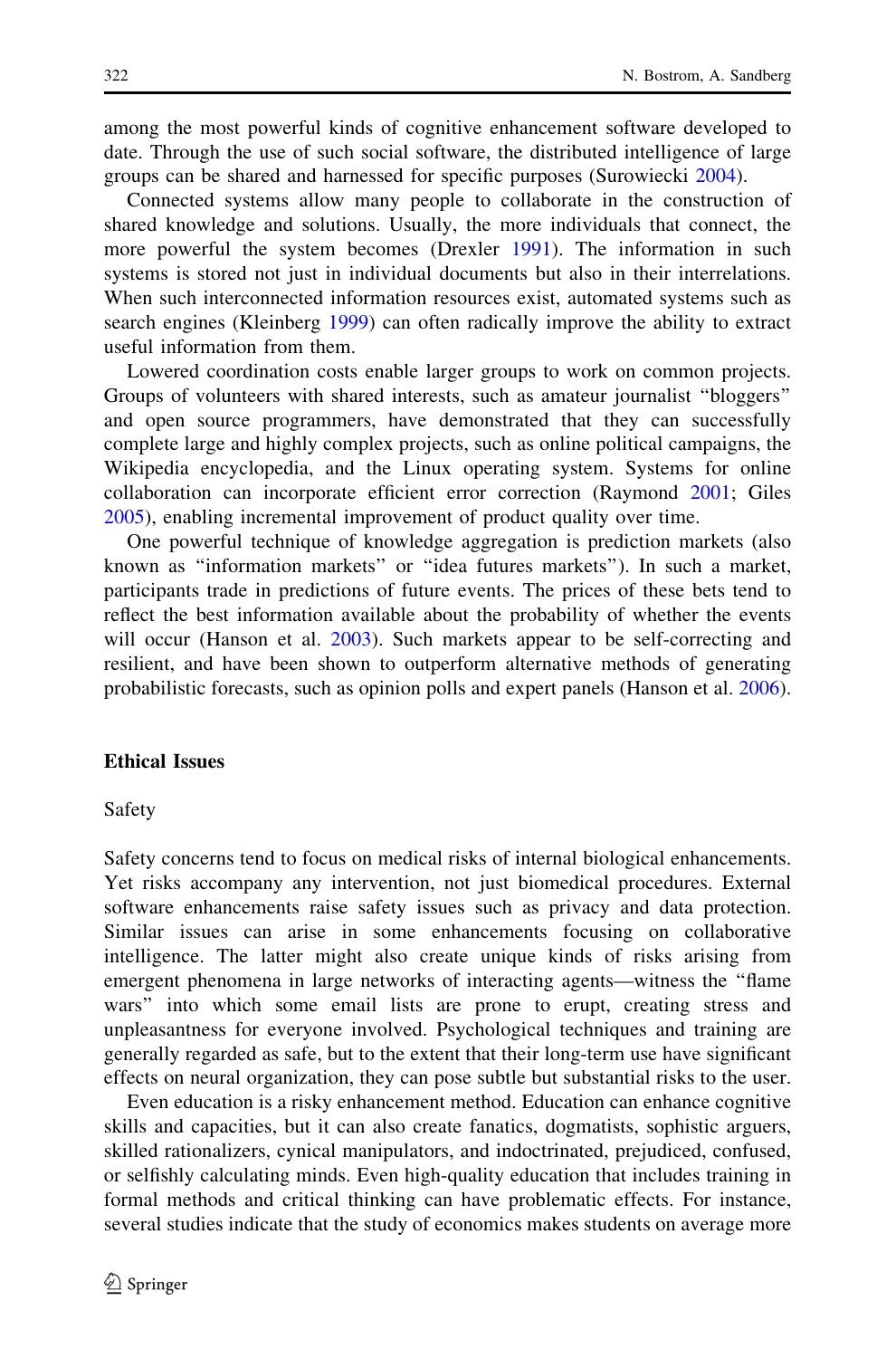selfish than they were before (Frank et al. [1993](#page-25-0); Rubinstein [2005](#page-28-0)). [Higher education may also increase the risk of becoming a professor or university don—a profession characterized by E. Friedell as involving ''a slow metabolism, a sluggish bowel, a penchant for gradualist doctrines, and pedantry'' (Kolnai [1976](#page-26-0)).]

One could argue that the risks from education are fundamentally different from certain other categories of risk, such as medical risks. A student who becomes a fanatic or selfishly calculating does so, one argument runs, through their own choice and their deliberate acceptance of, or reaction to, the taught material. In contrast, a drug's action on the nervous system is more direct, unmediated by propositional beliefs or conscious deliberation. This argument, however, is not entirely convincing. Educational enhancements are widely applied to subjects who are too young to give informed consent to the procedure, and who are unable critically to evaluate what they are being taught. Even among more advanced students, it is implausible that all the effects of education are mediated by rational deliberation. Much is simply ''absorbed'' through subconscious emulation and as a side-effect of how information is presented. Cognitive habits and inclinations acquired from education often have life-long sequelae.

Nevertheless, it is in the area of medical enhancement that safety issues are likely to be most salient. Since the current medical risk system is based on comparing treatment risk with the expected benefit of reduced morbidity risk from successful treatment, it is strongly risk averse in the case of enhancements that do not reduce morbidity risk and whose utility to the patient may be entirely non-therapeutic, highly subjective, and context dependent. Yet precedents for a different risk model can be found, for example in the use of cosmetic surgery. The consensus is that patient autonomy overrides at least minor medical risks even when the procedure does not reduce or prevent morbidity. A similar model could be used in the case of medical cognitive enhancements, with the user being allowed to decide whether the benefits outweigh the potential risks, based on advice from medical professionals and her own estimates of how the intervention might affect her personal goals and her way of life. The risks of chronic use of a cognition enhancing drug include the possibility of both medical side effects and effects more directly tied to the drug's intended function. For instance, a memory enhancer could, by exerting its intended effect, increase the number of trivial ''junk'' memories retained, which might be undesirable. It will often not be possible accurately to quantify these potential risks of long-term use beforehand, so there is a limit to how much guidance a user can expect to obtain from medical experts. Nor are medical experts necessarily in a position to judge whether, for a particular user, the benefits are worth the risks.

The development of cognitive enhancers may also face problems in terms of acceptable risk to test subjects. The reliability of research is another issue. Many of the cognition-enhancing interventions show small effect sizes. This may necessitate very large epidemiological studies, possibly exposing large groups to unforeseen risks.

Some enhancements may make humans dependent on outside technology, infrastructure, or drugs. If the supply is interrupted, users may suffer withdrawal symptoms or impairments. Is this sufficient reason to discourage some enhancements? Is a life dependent on external support structures less worth living, or less dignified, than an independent, unassisted, or more ''natural'' life? (If so, then agriculture may have been a great mistake.)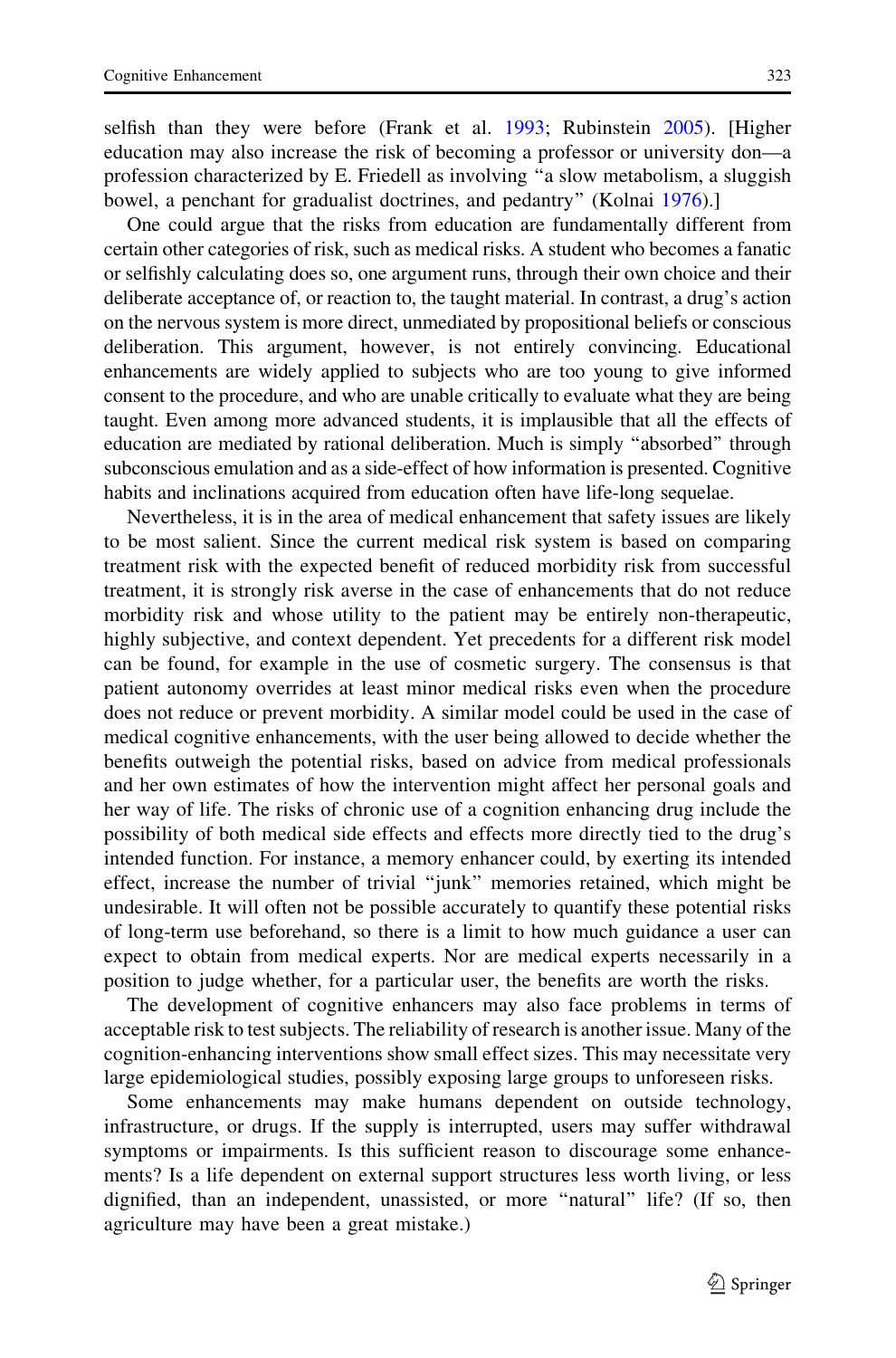## The Purpose of Medicine

One common concern about enhancements in the biomedical sphere is that they go beyond the purpose of medicine. The debate over whether it is possible to draw a line between therapy and enhancement, and if so where, is extensive. Regardless of this, it is clear that medicine does encompass many treatments not intended to cure, prevent, or ameliorate illness, such as plastic surgery and contraceptive medication, which are accepted. There are also many forms of enhancement that do not fit into the medical framework, such as psychological techniques and diet, but which nevertheless produce medical effects. Even if a boundary between therapy and enhancement could be agreed, it is unclear that it would have any normative significance.

A related concern is that resorting to medical or technological ''fixes'' will become a displacement for efforts to confront deeper social of personal problems. This concern has surfaced particularly with regard to Ritalin and other medications developed to treat attention-deficit hyperactivity disorder (ADHD). These medications can function as cognitive enhancers in healthy subjects, but their widespread use in the school-aged population in the U.S. has sparked fierce debates, with some arguing that these medications are often used to paper over the failings of the education system by making rowdy boys calmer instead of developing teaching methods that can accommodate a wider range of individual learning styles and needs. However, if modern society requires much more study and intellectual concentration than was typical for the human species in its environment of evolutionary adaptation, then it is unsurprising that many people today struggle to meet the demands of the school or the workplace. Technological self-modification and the use of cognitive enhancement methods can be seen as an extension of the human species' ability to adapt to its environment.

Enhancements for Minors and Incompetent Individuals

Young children are not in a position to give informed consent for medical interventions. The same holds true for individuals with severe mental disability, and for non-human animals. Who should be making decisions about the use of enhancement on behalf of incompetent subjects? On what grounds should these decisions be made? Is there a special obligation to help some incompetent subjects become competent agents capable of autonomous reasoning? One might also ask, supposing it became technologically feasible, whether some animals (such as the great apes) ought to be given cognitive enhancements (''uplifted'') to enable them to function at a level closer to that of normal humans.

Procreative Choice and Eugenics

Some enhancements do not increase the capacity of any existing being but rather cause a new person to come into existence with greater capacities than some other possible person would have had who could have come into existence instead. This is what happens in embryo selection (Glover [1984](#page-25-0)). At present, preimplantation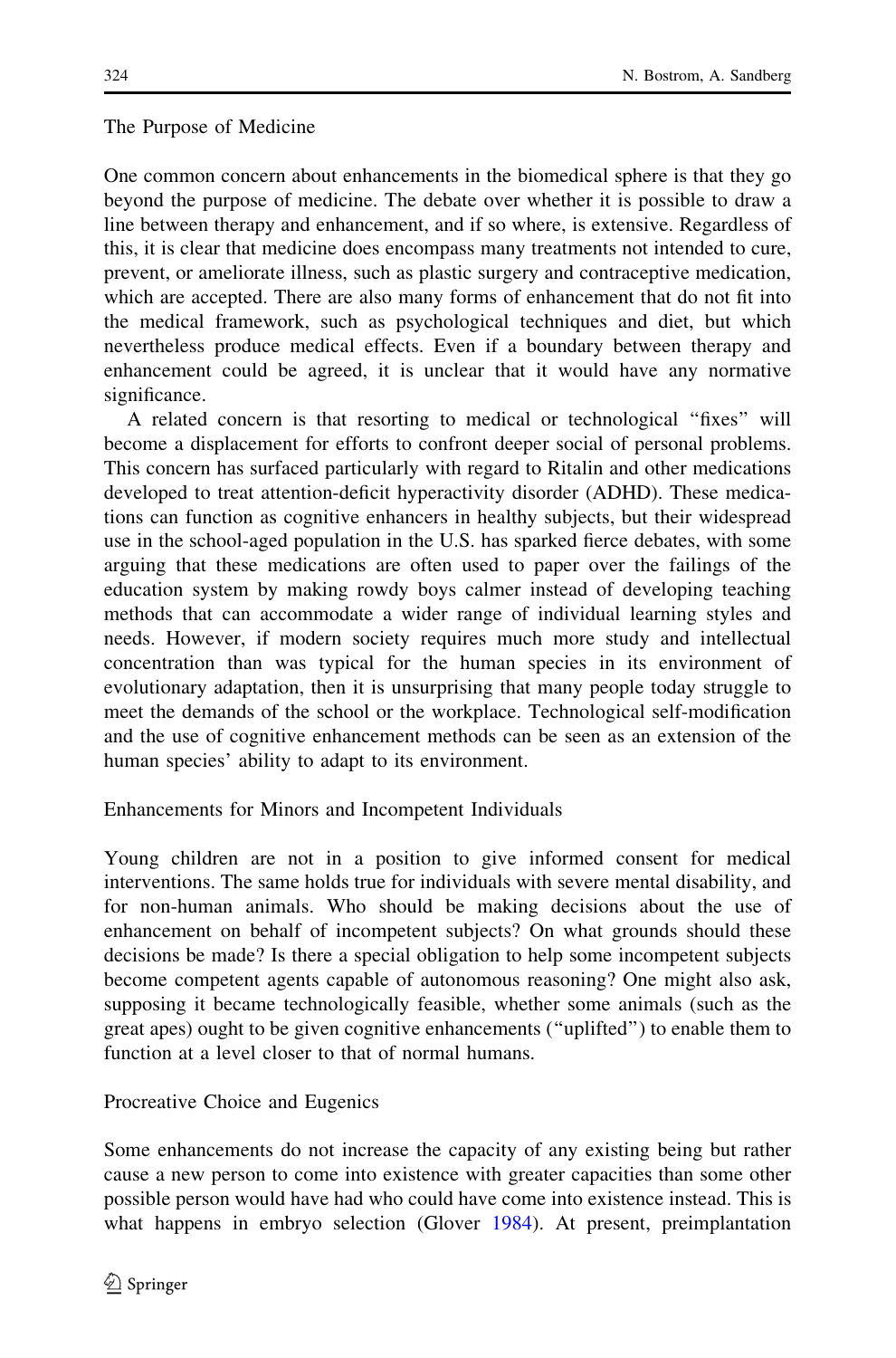genetic diagnosis is used mainly to select out embryos with genetic disease, and occasionally for the purpose of sex selection. In the future, however, it might become possible to test for a variety of genes known to correlate with desirable attributes, including cognitive capacity. Genetic engineering might also be used to remove or insert genes into a zygote or an early embryo. In some cases, it might be unclear whether the outcome is a new individual or the same individual with a genetic modification.

It has been argued that when parents are able to do so without significant cost or inconvenience to themselves, they have an obligation to select—out of the possible children they could have—the one that they judge would have the best prospects of having a good life. This has been termed the Principle of Procreative Beneficence (Savulescu [2001](#page-28-0)).

Critics of genetic enhancements have asserted that the creation of ''designer babies'' will corrupt parents, who will come to view their children as mere products, subject to being evaluated according to standards of quality control rather than unconditionally accepted and loved. Is society prepared to sacrifice on the altar of consumerism even those deep values that are embodied in traditional relationships between child and parents? Is the quest for perfection worth this cultural and moral cost (Kass [2002](#page-26-0))? There is, however, currently no clear evidence for the hypothesis that parents making use of enhancement options in procreation would become incapable of accepting and loving their children. When in vitro fertilization was first introduced, bioconservative critics predicted similar psychological harms which, fortunately, did not materialize.

Some disability advocates have voiced concern that genetic enhancement could express a negative attitude to people with disabilities, who might face increased discrimination as a result. This objection appears to apply equally to the use of preimplantation genetic diagnosis to screen embryos for genetic abnormalities, in that abnormal embryos are seen as unworthy of being allowed to develop.

Some have argued that genetic selection and genetic enhancement would constitute a kind of ''tyranny of the living over the unborn'' (Jonas [1985](#page-26-0)). Others have responded that a child is no freer if her genes are determined by chance than if they are determined by parental choice. Furthermore, some enhancements would increase the offspring's capacity for autonomous agency (Bostrom [2005\)](#page-23-0).

There are also questions about the relationship between germ-line interventions and the now discredited eugenics programs of the last century. Other interventions that may affect the next generation, such as prenatal surgery, improvements in maternal nutrition, and screening for genetic abnormalities, have not, however, evoked the same concerns. It is important to determine the reason for this, and to examine whether there are ethically relevant differences between what may appear to be simply various means to the same end. Contemporary defenders of so-called ''liberal eugenics'' emphasize that they are not supporting coercive state programs but rather that parents should be allowed to make these choices themselves and that procreative freedom must be protected (Agar [2004\)](#page-23-0). Several issues still arise here, such as whether the state should subsidize enhancements for parents who cannot afford them, and what protection against harmful interventions the state could impose without unduly infringing on reproductive liberty.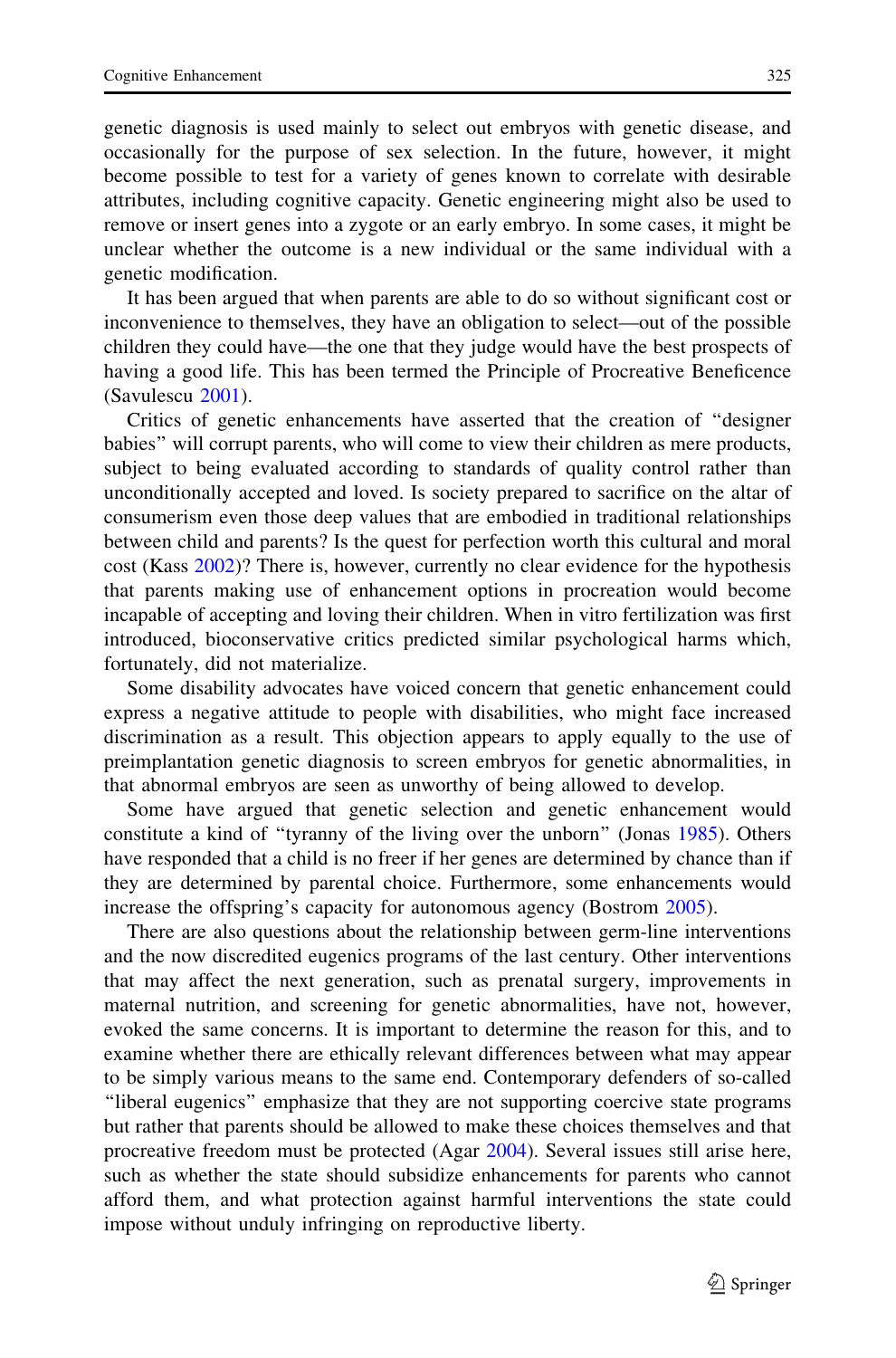#### Authenticity

The issue of authenticity has many sides. One is the idea that native or achieved excellence has a higher worth than talent that is bought. If cognitive abilities are for sale, in the form of a pill or some external aid, would that reduce their value and make them less admirable? Would it in some sense make the abilities less genuine? Related to this, one might think that if excellence is achieved mostly through hard work, then genetic differences and parental class play a smaller role in determining success. Yet, if there were shortcuts to excellence, then access to such shortcuts would instead become the determining factor of success and failure.

In many cases, however, shortcuts to excellence are tolerated. Society does not denounce athletes for wearing protective (and performance enhancing) shoes, since they enable the athletes to concentrate on interesting talents rather than on developing thick soles. In many elementary schools, calculators are disallowed in mathematics lessons, where the goal is to understand basic arithmetic, but they are allowed and increasingly necessary in the higher grades. The basics have by then been mastered, and the goal becomes to understand more advanced topics. These examples illustrate that cognitive enhancement aimed at extending and completing a person's talents may promote authenticity by offloading irrelevant, repetitive, or boring tasks and enabling a person to concentrate on more complex challenges that relate in more interesting ways to his or her goals and interests.

Another side of the authenticity issue is the extent to which ''free choices'' are manipulated by advertisers or are slavishly bound to reigning fashions by the desire to conform in order to gain social acceptance. If enhancements are added to the ''must-haves'' of a modern consumer, does that mean that people's bodies and minds/an individual's body and mind would come even more directly under the dominion of external and therefore ''inauthentic'' drivers than is currently the case? Some critics see human enhancement in general as expressive of a technocratic mindset, which threatens to ''flatten our souls'', sap an individual's moral fiber, lower aspirations, weaken love and attachments, lull spiritual yearnings, undermine dignity, and as likely to lead to trite consumerism, homogenization, and a Brave New World (The President's Council on Bioethics [2003](#page-29-0)). While these fears appear to be triggered less by the prospect of cognitive enhancement than by other possible forms of human enhancement or modification (e.g. of mood and emotion), they do reflect a general unease about making ''the essence of human nature'' a project of technological mastery (Kass [2002](#page-26-0)).

To some extent, these are cultural, social, and political issues rather than purely ethical ones. A blinkered pursuit of shallow or misguided ends is not the only way in which enhancement options could be used. If there were a widespread tendency to use the options in that way, then the problem would probably lie in the culture. The criticism is a criticism of mediocrity and bad culture rather than of enhancement tools. Many of the negative consequences of enhancement may be avoided or changed in different social contexts. Critics could argue that we have to look at the culture we have, not some ideal alternative, or that there are particular attributes of the technologies which will inevitably promote the erosion of human values.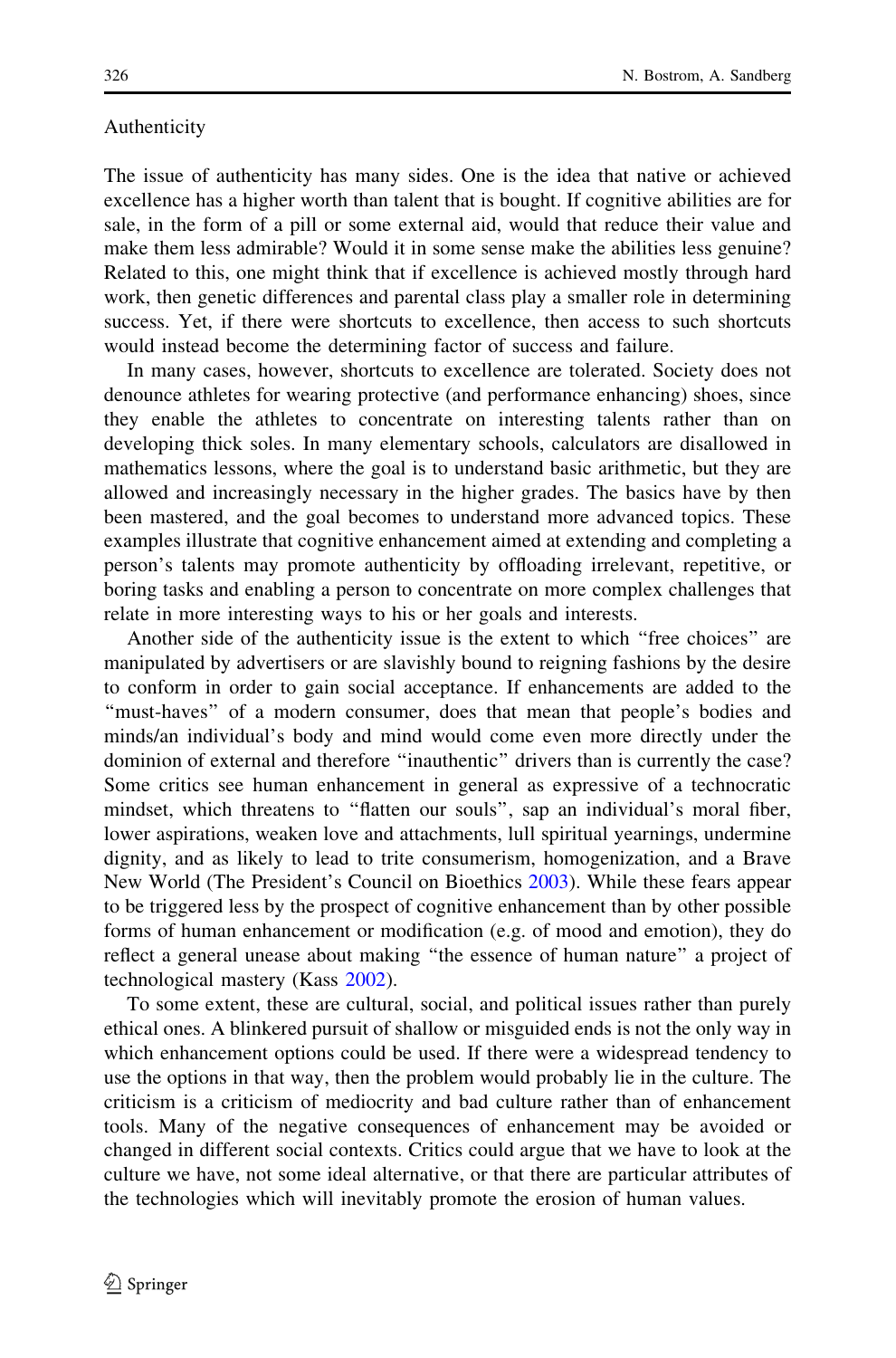Again, however, cognitive enhancements have the potential to play a positive role. Insofar as cognitive enhancements amplify the capacities required for autonomous agency and independent judgment, they can help a person lead a more authentic life by enabling one to base choices on more deeply considered beliefs about unique circumstances, personal style, ideals, and the options available.

## Hyper-Agency, Playing God, and the Status Quo

The concern about ''hyper-agency'' is in a sense opposite to the concern about authenticity. Here, the issue is that as human beings become more able to control their lives and themselves, they also become more responsible for the results and less constrained by traditional limits. The ''playing God'' objection asserts that human wisdom is insufficient to manage this freedom. Whether hyper-agency is a problem or not depends on both an analysis of the ethical implications of increased agency (such as the burden of responsibility for previously uncontrollable events, and the potential for increased autonomy) and the psychological and sociological question of how humans would in fact react to their increased degrees of freedom, power, and responsibility.<sup>3</sup> The policy challenge might be to ensure that there are adequate safeguards, regulations, and transparency to support a society of increasingly cognitively resourceful individuals, and also to moderate unrealistic expectations of infallibility.

Another version of the playing God argument asserts that it is sometimes better to respect "the Given" than to try to better things using human abilities (Sandel [2002,](#page-28-0)  $2004$ .<sup>4</sup> The claim that society should stick with the status quo can be based on a religious sensibility, the idea that humans literally risk offending God if they overstep their mandate here on Earth. It can also be based on a less theologically articulated feeling that the proper approach to the world is one of humility and that enhancement would upset the moral or practical order of things; or, alternatively, on an explicitly conservative vision according to which the existing state of affairs has, due to its age, acquired some form of optimality. Since human agency is already interfering with the natural order in many ways that are universally accepted (for example, by curing the sick), and since society and technology have always been changing and often for the better, the challenge for this version of the playing God argument is to determine which particular kinds of interventions and changes would be bad.

One recent paper has examined the extent to which opposition to cognitive enhancement is the result of a status quo bias, defined as an irrational or inappropriate preference for the status quo just because it is the status quo. When this bias is removed, through the application of a method which the authors call ''the Reversal Test'', many consequentialist objections to cognitive enhancements are revealed to be highly implausible (Bostrom and Ord [2006\)](#page-23-0).

<sup>&</sup>lt;sup>3</sup> "In my view, the fear of hyper-agency is misplaced; society as a whole seems always to return to the reasonable use of new knowledge. … Just as most people don't drink all the liquor in their liquor cabinet…our society will absorb new memory drugs according to each individual's underlying philosophy and sense of self'' (Gazzaniga [2005\)](#page-25-0).

<sup>&</sup>lt;sup>4</sup> But see also "What is and is not wrong with enhancement", a critique by Frances Kamm ([2006\)](#page-26-0).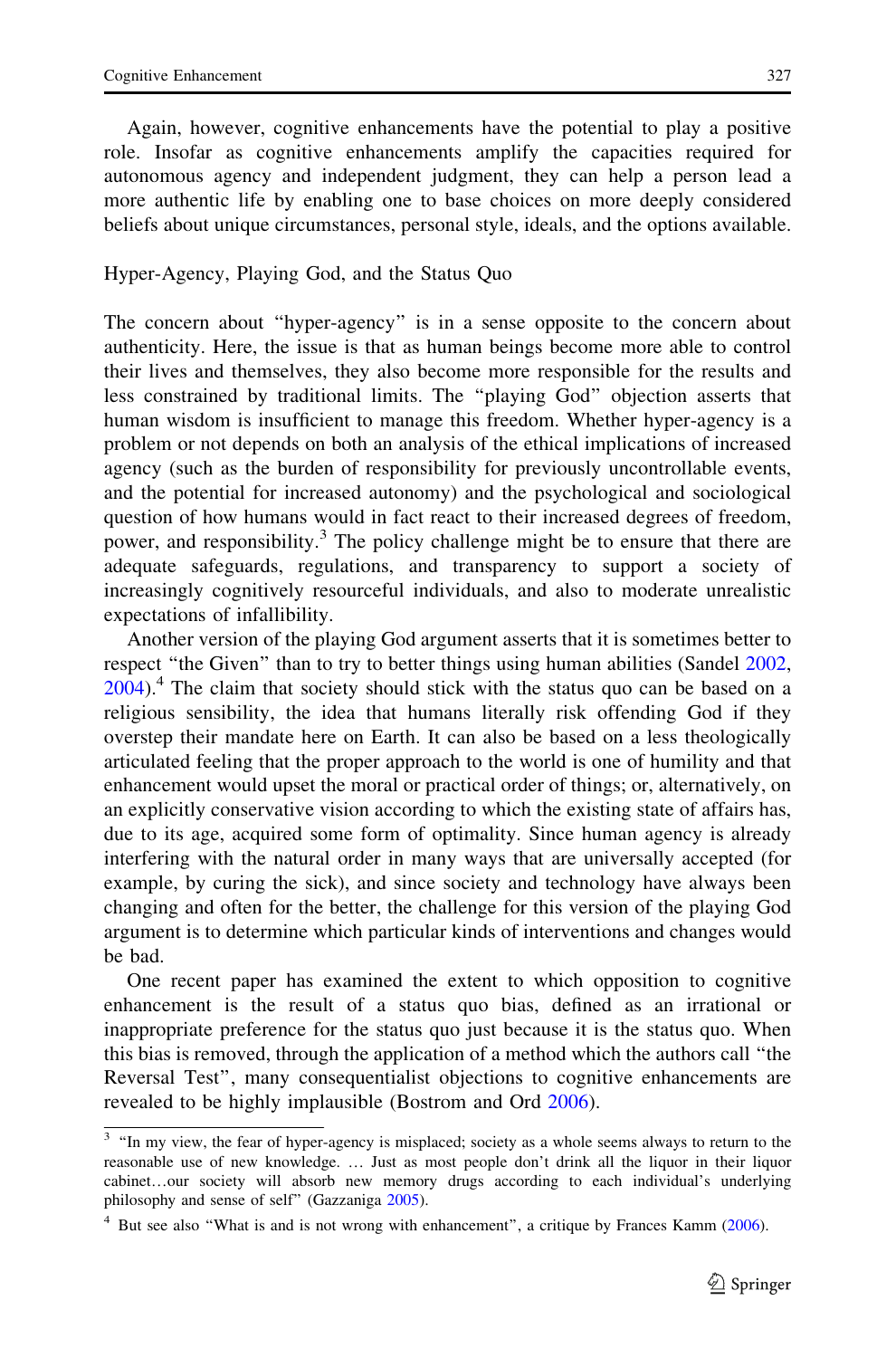#### Cheating, Positional Goods, and Externalities

On some campuses it is now not uncommon for students to take Ritalin when preparing for exams (not to mention caffeine, glucose snacks, and energy drinks). Does this constitute a form of cheating akin to illicit doping in the Olympics? Or should students be positively *encouraged* to take performance enhancers (assuming they are sufficiently safe and efficacious) for the same reasons that they are encouraged to take notes and to start revising early?

Whether an action constitutes cheating depends on the agreed game rules for different activities. To pick up the ball with one's hands is cheating in golf and soccer, but not in handball or American football. If school is to be regarded as a competition for grades, then enhancers would arguably be cheating if not everyone had access to enhancements or if they were against the official rules. If school is viewed as having primarily a social function, then enhancement might be irrelevant. But if school is seen as being significantly about the acquisition of information and learning, then cognitive enhancements may have a legitimate and useful role to play.

A positional good is one whose value is dependent on others not having it. If cognitive enhancements were purely positional goods, then the pursuit of such enhancements would be a waste of time, effort, and money. People might become embroiled in a cognitive ''arms race'', spending significant resources merely in order to keep up with the Joneses. One person's gain would produce an offsetting negative externality of equal magnitude, resulting in no net gain in social utility to compensate for the costs of the enhancement efforts.

Most cognitive functions, however, are not purely positional goods (Bostrom [2003\)](#page-23-0). They are also intrinsically desirable: their immediate value to the possessor does not entirely depend on other people lacking them. Having a good memory or a creative mind is normally valuable in its own right, whether or not other people also possess similar excellences. Furthermore, many cognitive capacities also have instrumental value, both for individuals and for society. Society faces many pressing problems which would be more readily solved if its members were smarter, wiser, or more creative. An enhancement that enables an individual to solve some of society's problems would produce a positive externality: in addition to benefits for the enhanced individual, there would be spillover benefits for other members of society.

Nevertheless, competitive aspects of enhancements should be taken into account when assessing the impact they might have on society. An enhancement may be entirely voluntary and yet become difficult to avoid for those who do not desire it. It has been suggested that many people would prefer to fly with airlines or go to hospitals where the personnel take alertness-enhancing drugs. Such preferences could expand employment opportunities for those willing to enhance themselves. Economic competition might eventually force people to use enhancements on pain of rendering themselves ineligible for certain jobs (Chatterjee [2004\)](#page-24-0).

The case might be compared to that of literacy, which is also forced upon citizens in modern societies. For literacy, the enforcement is both direct, in the form of mandatory basic education, and indirect, in the form of severe social penalties for failure to acquire reading and writing skills. The dominant cooperative framework (Buchanan et al. [2001\)](#page-23-0) of Western society has developed in such a way that an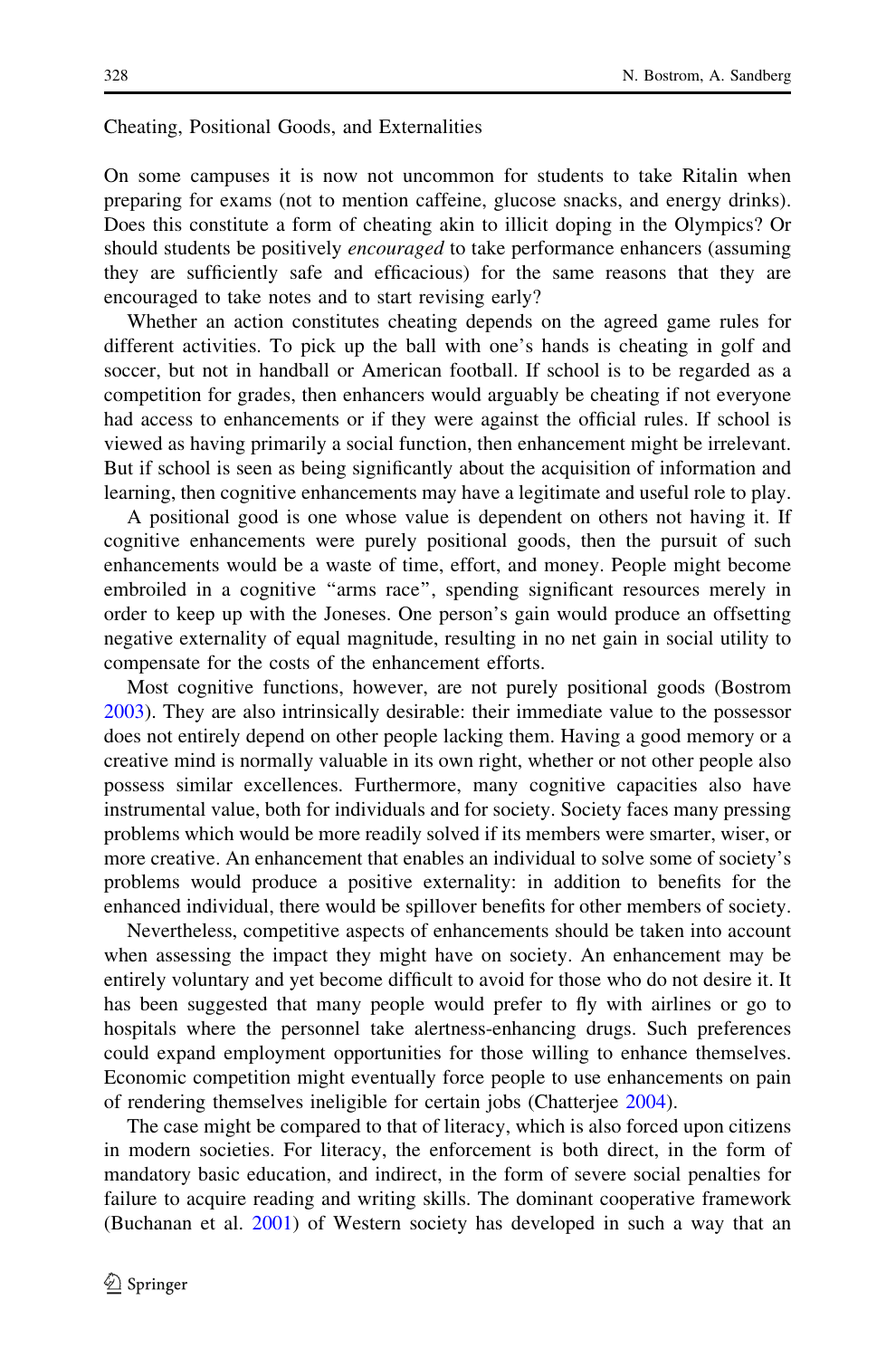illiterate person is excluded from many opportunities and unable to participate in many aspects of modern life. Despite these enormous and partially coercive pressures, and despite the fact that literacy profoundly changes the way the brain processes language (Petersson [2000\)](#page-27-0), literacy is not deemed to be problematic. The costs of illiteracy are placed on the individual who deliberately avoids education. As social acceptance of other enhancements increases, and if these are available at a reasonable price, it is possible that social support for people who refuse to take advantage of enhancements will diminish.

## Inequality

Concern has been voiced that cognitive enhancements might exacerbate social inequality by adding to the advantages of elites.

To assess this concern one would have to consider whether future cognitive enhancements would be expensive (like good schools) or cheap (like caffeine). One would also have to take into account that there is more than one dimension to inequality. For example, in addition to the gap between the rich and the poor, there is also a gap between the cognitively gifted and the cognitively deficient. One scenario might be that the talent gap decreases because it turns out to be generally easier to enhance individuals at the low end of the performance spectrum than those at the high end whose brains are already functioning close to their biological optimum. There is some tentative support for this in drug studies (Randall et al. [2005\)](#page-28-0). There might thus be a degree of complexity that is often overlooked in the ethical literature on inequality. One should also have to consider under what conditions society might have an obligation to ensure universal access to interventions that improve cognitive performance. An analogy might be drawn to public libraries and basic education (Hughes [2004](#page-25-0)). Other relevant factors include the speed of technology diffusion, the need for training to achieve full utilization of an enhancement, whether and to what extent/what type of regulation is appropriate, and accompanying public policies. Public policy and regulations can either contribute to inequality by driving up prices, limiting access, and creating black markets; or reduce inequality by supporting broad development, competition, public understanding, and perhaps subsidized access for disadvantaged groups.

Different kinds of enhancements pose different social challenges. A pill that slightly improves memory or alertness is a very different thing than some future radical form of genetic engineering that could lead to the creation of a new "posthuman" human species (Silver [1998](#page-28-0); Fukuyama [2002](#page-25-0)). It has been argued that very powerful enhancements could be placed within a regulatory framework for leveling the playing field if the objective is seen as important enough (Mehlman [2000\)](#page-27-0), but whether the political will to do so will be forthcoming remains to be seen.

It is worth noting that inequality of access to enhancement is a pressing concern only if enhancement confers genuine benefits. Otherwise, as Leon Kass observes, complaining about unequal access to enhancement would be equivalent to objecting that ''the food is contaminated, but why are my portions so small (Kass [2003,](#page-26-0) p. 15)?''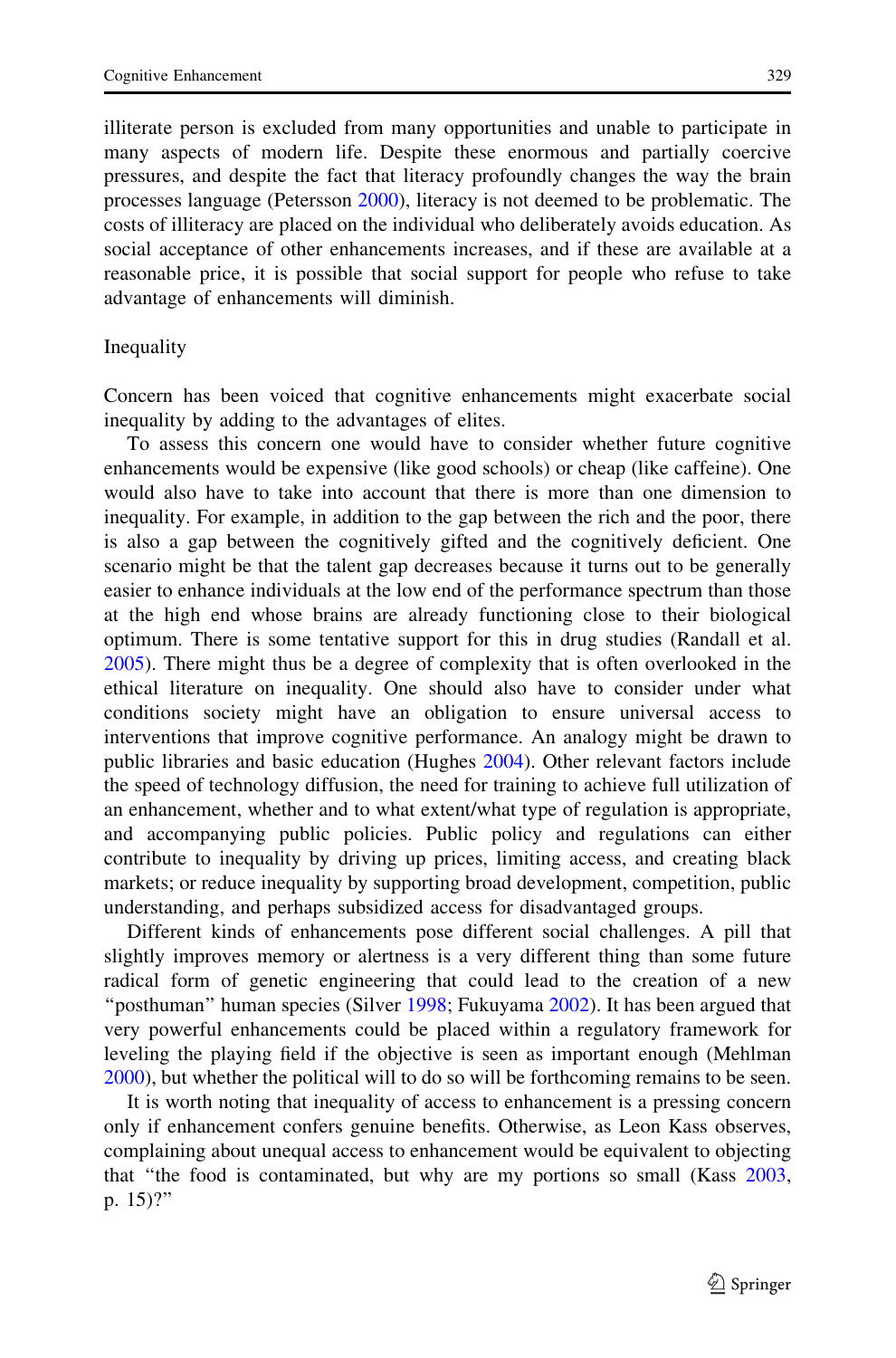## Discussion: Challenges for Regulation and Public Policy

''Conventional'' means of cognitive enhancement, such as education, mental techniques, neurological health, and external systems, are largely accepted, while ''unconventional'' means—drugs, implants, direct brain-computer interfaces—tend to evoke moral and social concerns. However, the demarcation between these two categories is problematic and may increasingly blur. It might be the newness of the unconventional means, and the fact that they are currently still mostly experimental, which is responsible for their problematic status rather than any essential problem with the technologies themselves. As society gains more experience with currently unconventional technologies, they may become absorbed into the ordinary category of human tools.

At present, most biomedical enhancement techniques produce, at most, modest improvements of performance (as a rule of thumb, about 10–20% improvement on typical test tasks). More dramatic results can be achieved using training and humanmachine collaboration, techniques that are less controversial. Mental techniques can achieve 1000% or more improvement in narrow domains such as specific memorization tasks (Ericsson et al. [1980](#page-24-0)). While pharmacological cognitive enhancements do not produce dramatic improvements on specific tasks, their effects are often quite general, enhancing performance across a wide domain, such as all tasks making use of working memory or long term memory. External tools and cognitive techniques such as mnemonics, in contrast, are usually task-specific, producing potentially large improvements of relatively narrow abilities. A combination of different methods can be expected to do better than any single method, especially in everyday or workplace settings where a wide variety of tasks have to be performed.

Even small improvements in general cognitive capacities can have important positive effects. Individual cognitive capacity (imperfectly estimated by IQ scores) is positively correlated with income. One study estimates the increase in income from one additional IQ point to 2.1% for men and 3.6% for women (Salkever [1995\)](#page-28-0). Higher intelligence is correlated with prevention of a wide array of social and economic misfortunes (Gottfredson [1997](#page-25-0), [2004](#page-25-0))<sup>5</sup> and to promote health (Whalley and Deary [2001\)](#page-29-0). Economic models of the loss caused by small intelligence decrements due to lead in drinking water predict significant effects of even a few points change (Salkever [1995](#page-28-0); Muir and Zegarac [2001\)](#page-27-0), and it is plausible that a small *increment* would have positive effects of a similar magnitude. At a societal level, the consequences of many small individual enhancements may be profound. A relatively small upward shift of the distribution of intellectual abilities would substantially reduce the incidence of retardation and learning problems. Such a shift would likely also have important effects on technology, economy, and culture arising from improved performance among high IQ groups.

<sup>5</sup> There is no link between higher intelligence and more happiness (Sigelman [1981;](#page-28-0) Hartog and Oosterbeek [1998;](#page-25-0) Gow et al. [2005](#page-25-0)). However, see also ''Is being intelligent good? Addressing questions of value in behavioural genetics'' by Newson [\(2000](#page-27-0)) for some more subtle ways intelligence might bring happiness.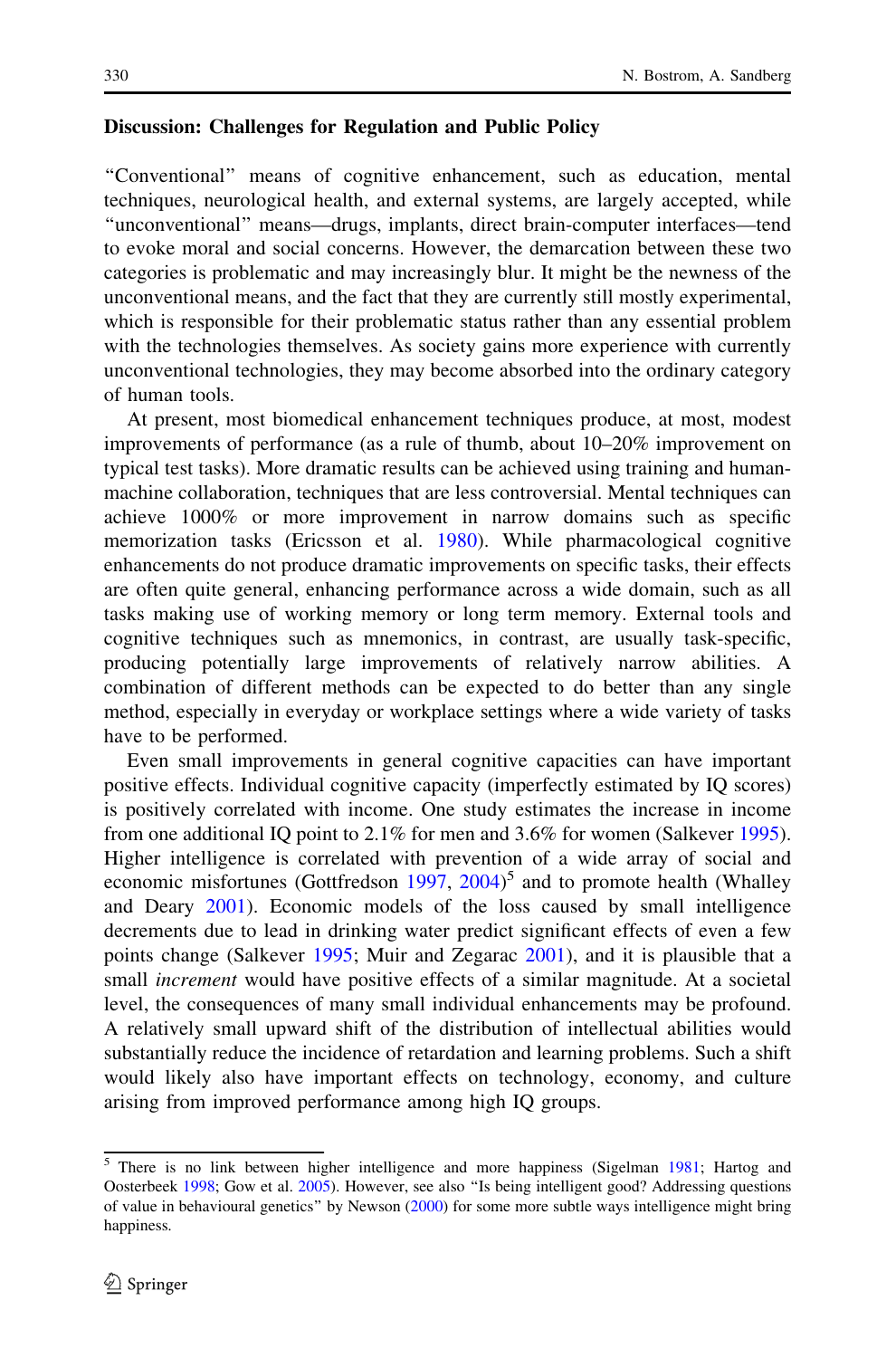Many extant regulations are intended to protect and improve cognitive function. Regulation of lead in paint and tap water, requirements of boxing, bicycle, and motorcycle helmets, bans on alcohol for minors, mandatory education, folic acid fortification of cereals, and sanctions against mothers who abuse drugs during pregnancy all serve to safeguard or promote cognition. To a large extent, these efforts are a subset of general health protection measures, yet stronger efforts appear to be made when cognitive function is at risk. One may also observe that mandated information duties, such as labelling of food products, were introduced to give consumers access to more accurate information in order to enable them to make better choices. Given that sound decision-making requires both reliable information and the cognitive ability to retain, evaluate, and apply this information, one would expect that enhancements of cognition would promote rational consumer choice.

By contrast, we know of no public policy that is intended to limit or reduce cognitive capacity. Insofar as patterns of regulation reflect social preferences, therefore, it seems that society shows at least an implicit commitment to better cognition.

At the same time, however, there exist a number of obstacles to the development and use of cognitive enhancements. One obstacle is the present system for licensing drugs and medical treatments. This system was created to deal with traditional medicine which aims to prevent, diagnose, cure, or alleviate disease. In this framework, there is no room for enhancing medicine. For example, drug companies can find it difficult to get regulatory approval for a pharmaceutical whose sole use is to improve cognitive functioning in the healthy population. To date, every pharmaceutical on the market that offers some potential cognitive enhancement effect was developed to treat some specific pathological condition (such as ADHD, narcolepsy, and Alzheimer's disease). The cognitive enhancing effects of these drugs in healthy subjects constitute a serendipitous unintended benefit. Progress in this area might be accelerated if pharmaceutical companies could focus directly on developing nootropics for use in non-diseased populations rather than having to work indirectly by demonstrating that the drugs are also efficacious in treating some recognized disease.

One of the perverse effects of the failure of the current medical framework to recognize the legitimacy and potential of enhancement medicine is the trend towards medicalization and ''pathologization'' of an increasing range of conditions that were previously regarded as part of the normal human spectrum. If a significant fraction of the population could obtain certain benefits from drugs that improve concentration, for example, it is currently necessary to categorize this segment of people as having some disease—in this case attention-deficit hyperactivity disorder (ADHD)—in order to get the drug approved and prescribed to those who could benefit from it. This disease-focused medical model will be increasingly inadequate for an era in which many people will be using medical treatments for enhancement purposes.

The medicine-as-treatment-for-disease framework creates problems not only for pharmaceutical companies but also for users (''patients'') whose access to enhancers is often dependent on being able to find an open-minded physician who will prescribe the drug. This creates inequities in access. People with high social capital and good information get access while others are excluded.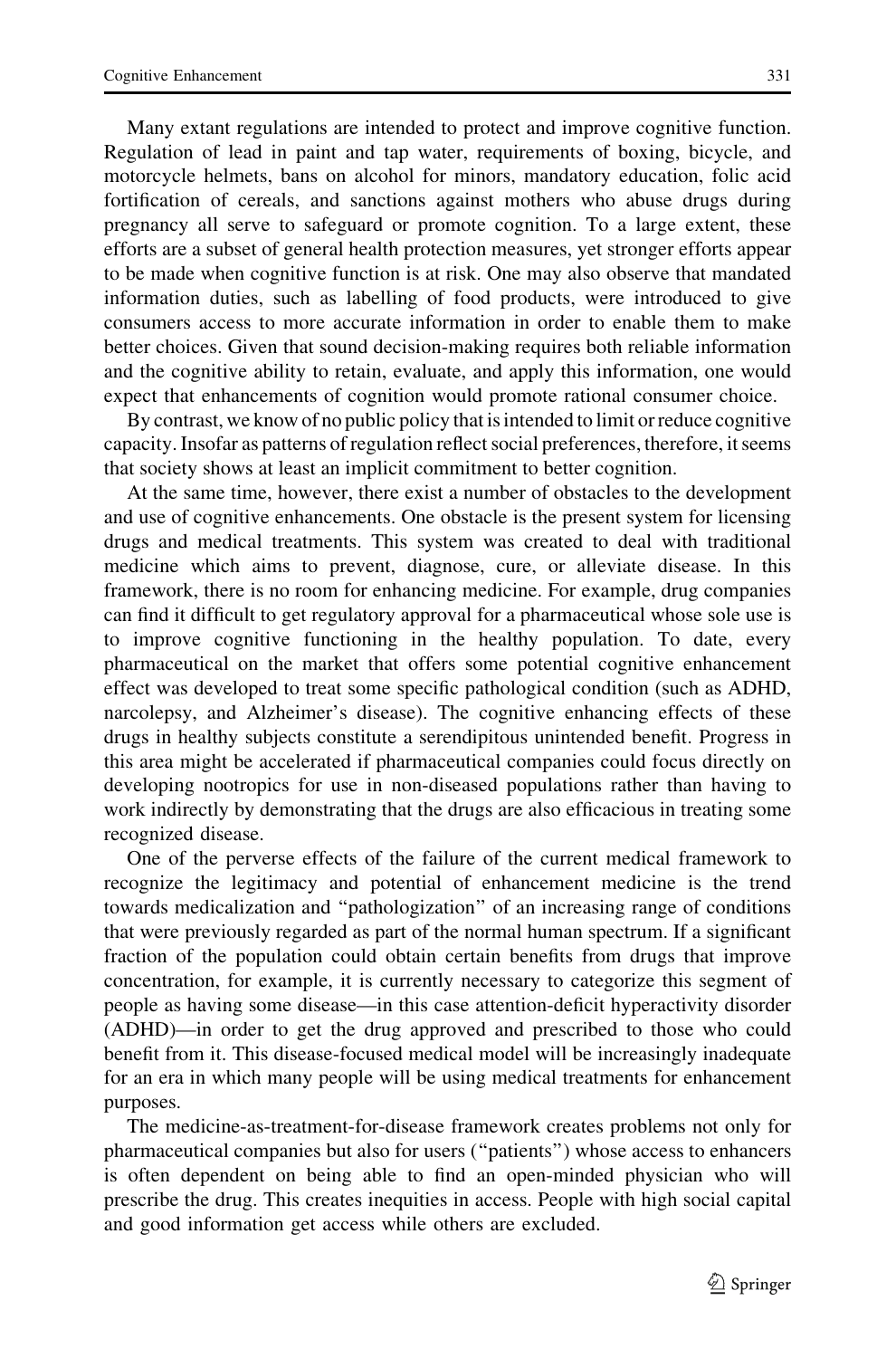The current rise of personalized medicine results both from improved diagnostic methods that provide a better picture of the individual patient, and from the availability of a wider range of therapeutic options which make it necessary to select the one that is most suitable for a particular patient. Many patients now approach their physicians armed with detailed knowledge about their condition and possible treatments. Information can be easily obtained from Medline and other Internet services. These factors are leading to a shift in the physician-patient relationship, away from paternalism to a relationship characterized by teamwork and a focus on the customer's situation. Preventative and enhancing medicine are often inseparable, and both will likely be promoted by these changes and by an increasingly active and informed health care consumer who insists on exercising choice in the medical context. These shifts suggest the need for important and complex regulatory change.

Given that all medical interventions carry some risk, and that the benefits of enhancements may often be more subjective and value-dependent than the benefits of being cured of a disease, it is important to allow individuals to determine their own preferences for tradeoffs between risks and benefits. It is highly unlikely that one size will fit all. At the same time, many will feel the need for a limited degree of paternalism, to protect individuals from at least the worst risks. One option would be to establish some baseline level of acceptable risk in allowable interventions, perhaps by comparison to other risks that society allows individuals to take, such as the risks from smoking, mountain climbing, or horseback riding. Enhancements that could be shown to be no more risky than these activities would be allowed (with appropriate information and warning labels when necessary). Another possibility would be enhancement licenses. People willing to undergo potentially risky but rewarding enhancements could be required to demonstrate sufficient understanding of the risks and the ability to handle them responsibly. This would both ensure informed consent and enable better monitoring. A downside with enhancement licenses is that people with low cognitive capacity, who may have the most to gain from enhancements, could find it hard to get access if the license requirements were too demanding.

Public funding for research does not yet reflect the potential personal and social benefits of many forms of cognitive enhancement. There is funding (albeit perhaps at inadequate levels) for research into education methods and information technology, but not for pharmacological cognitive enhancers. In view of the potentially enormous gains from even moderately effective general cognitive enhancements, this area deserves large-scale funding. It is clear that much research and development are needed to make cognitive enhancement practical and efficient. As discussed above, this requires a change of the view that medicine is only about restoring, not enhancing, capacities, and concomitant changes in the regulatory regime for medical trials and drug approval.

The evidence on prenatal and perinatal nutrition suggests that infant formulas containing suitable nutrients may have a significant positive life-long impact on cognition. Because of the low cost and large potential impact of enriched infant formula if applied at a population level, it should be a priority to conduct more research to establish the optimal composition of infant formula. Regulation could then be used to ensure that commercially available formula contains these nutrients.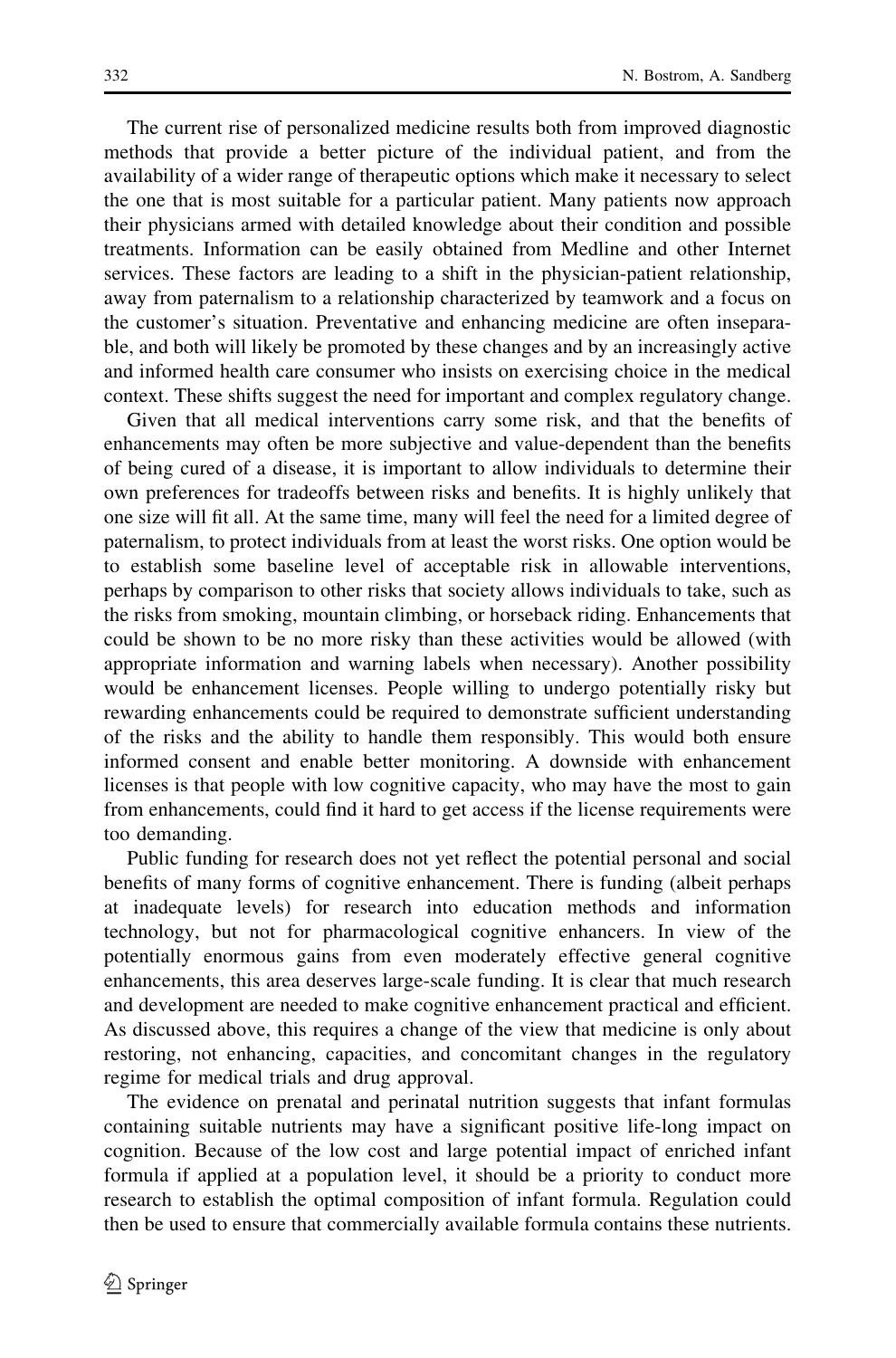Public health information campaigns could further promote the use of enriched formula that promote mental development. This would be a simple extension of current regulatory practice, but a potentially important one.

There is a wider cultural challenge of destigmatizing the use of enhancers. At present, the taking of medicine is regarded as a regrettable activity, and use of nontherapeutic medication is seen as suspect, possibly misuse. Attempts to enhance cognition are often construed as expression of a dangerous ambition. Yet the border between accepted therapy and suspect enhancement is shifting. Pain relief is now seen as unproblematic. Plastic surgery enjoys ever-wider acceptance. Millions of people ingest nutrient supplements and herbal remedies for enhancing purposes. Self-help psychology is very popular. Apparently, the cultural constructions surrounding the means of enhancement are more important for their acceptance than the actual enhancement ability of these means. To make the best use of new opportunities, society needs a culture of enhancement, with norms, support structures, and a lay understanding of enhancement that takes it into the mainstream cultural context. Consumers also need better information on risks and benefits of enhancers, which suggests a need for reliable consumer information and for more studies to determine safety and efficacy.

Testing of cognitive enhancers would ideally be done not only in the lab but also in field studies that investigate how an intervention works in everyday life. The ultimate criterion of efficacy would be various forms of life success rather than performance in narrow psychological lab tests. Such ''ecological testing'' would require new kinds of investigation, including monitoring of large sample populations. Advances in wearable computers and sensors may allow unobtrusive monitoring of behavior, diet, use of other drugs, etc. in volunteers. Data mining of collected materials could help determine the effects of enhancers. Such studies, however, would pose major challenges, including cost, new kinds of privacy concerns (monitoring may accumulate information not only about the consenting test subjects but also about their friends and family), and problems of unfair competition if those receiving enhancers experience beneficial effects but others cannot get access to the enhancements due to their experimental nature.

While access to medicine is currently regarded as a human right constrained by cost concerns, it is less clear whether access to all enhancements should or would be regarded as a positive right.<sup>6</sup> The case for at least a negative right to cognitive enhancement, based on cognitive liberty, privacy interests, and the important interest of persons to protect and develop their own minds and capacity for autonomy, seems very strong.<sup>7</sup> Banning enhancements would create an inducement for black markets as well as limit socially beneficial uses. Legal enhancement would promote development and use, in the long run leading to cheaper and safer enhancements. Yet without public funding, some useful enhancements may be out of the reach of many. Proponents of a positive right to enhancements could argue for their position on grounds of fairness or equality, or on grounds of a public interest in

<sup>&</sup>lt;sup>6</sup> For an argument that it should, see James Hughes' Citizen Cyborg Why Democratic Societies Must Respond to the Redesigned Human of the Future (Hughes [2004\)](#page-25-0).

<sup>&</sup>lt;sup>7</sup> It can certainly be argued as a negative right (cf. Boire  $2001$ ; Sandberg  $2003$ ).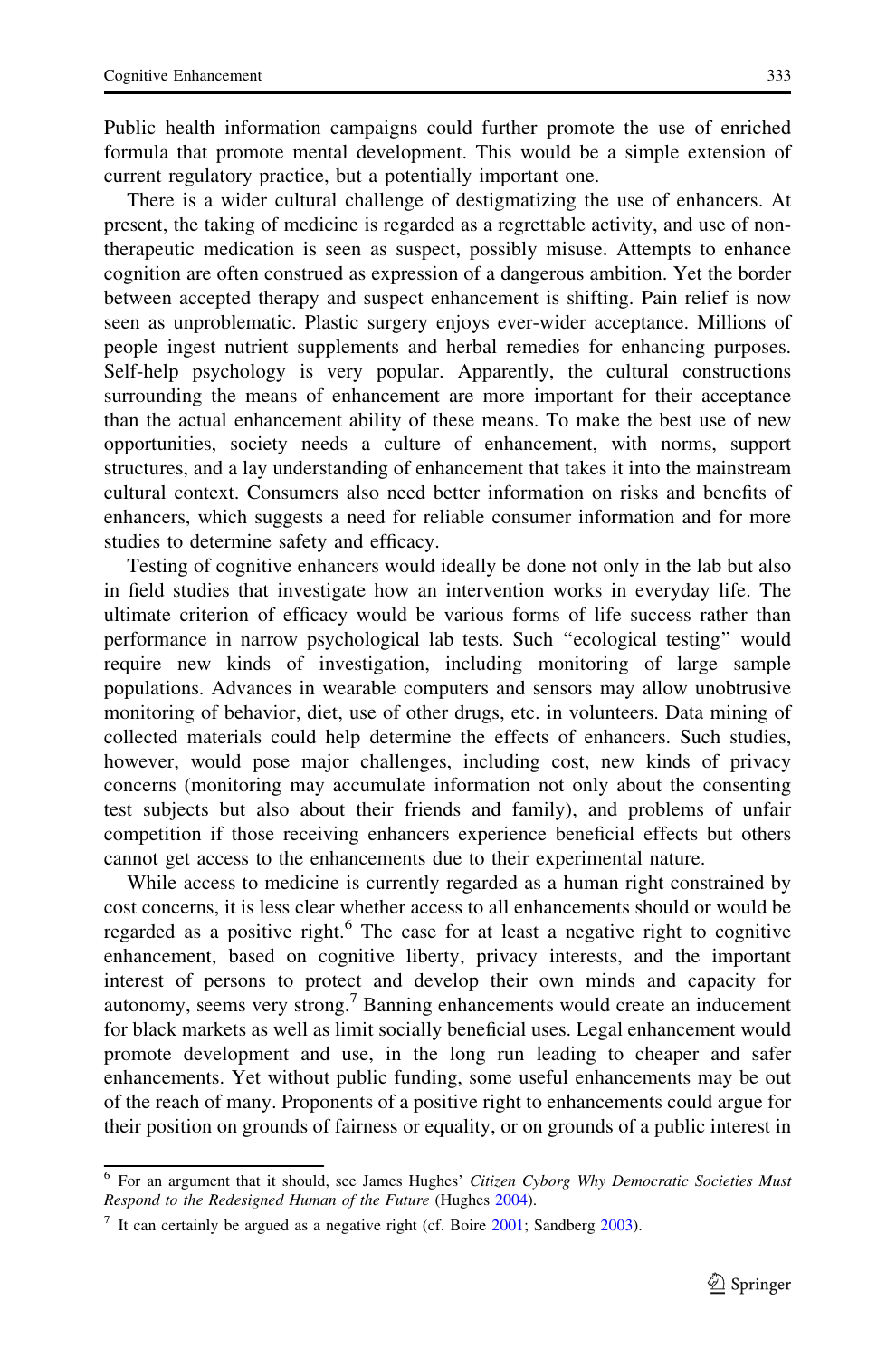<span id="page-23-0"></span>the promotion of the capacities required for autonomous agency. The societal benefits of effective cognitive enhancement may even turn out to be so large and unequivocal that it would be Pareto optimal to subsidize enhancement for the poor just as the state now subsidizes education.

Acknowledgements We are grateful to Rebecca Roache for helpful comments on an earlier version of this paper.

## **References**

Agar, N. (2004). Liberal eugenics: In defence of human enhancement. London: Blackwell Publishing.

- Alteheld, N., Roessler, G., Vobig, M., & Walter, R. (2004). The retina implant new approach to a visual prosthesis. Biomedizinische Technik, 49(4), 99–103.
- Antal, A., Nitsche, M. A., Kincses, T. Z., Kruse, W., Hoffmann, K. P., & Paulus, W. (2004a). Facilitation of visuo-motor learning by transcranial direct current stimulation of the motor and extrastriate visual areas in humans. European Journal of Neuroscience, 19(10), 2888–2892.
- Antal, A., Nitsche, M. A., Kruse, W., Kincses, T. Z., Hoffmann, K. P., & Paulus, W. (2004b). Direct current stimulation over V5 enhances visuomotor coordination by improving motion perception in humans. Journal of Cognitive Neuroscience, 16(4), 521-527.
- Bailey, C. H., Bartsch, D., & Kandel, E. R. (1996). Toward a molecular definition of long-term memory storage. Proceedings of the National Academy of Sciences of the United States of America, 93(24), 13445–13452.
- Banderet, L. E., & Lieberman, H. R. (1989). Treatment with tyrosine, a neurotransmitter precursor, reduces environmental-stress in humans. Brain Research Bulletin, 22(4), 759–762.
- Bao, S. W., Chan, W. T., & Merzenich, M. M. (2001). Cortical remodelling induced by activity of ventral tegmental dopamine neurons. Nature, 412(6842), 79–83.
- Barch, D. M. (2004). Pharmacological manipulation of human working memory. Psychopharmacology, 174(1), 126–135.
- Barnes, D. E., Tager, I. B., Satariano, W. A., & Yaffe, K. (2004). The relationship between literacy and cognition in well-educated elders. Journals of Gerontology Series A, Biological Sciences and Medical Sciences, 59(4), 390–395.
- Batejat, D. M., & Lagarde, D. P. (1999). Naps and modafinil as countermeasures for the effects of sleep deprivation on cognitive performance. Aviation Space and Environmental Medicine, 70(5), 493–498.
- Benton, D. (2001). Micro-nutrient supplementation and the intelligence of children. Neuroscience and Biobehavioral Reviews, 25(4), 297–309.
- Blair, C., Gamson, D., Thorne, S., & Baker, D. (2005). Rising mean IQ: Cognitive demand of mathematics education for young children, population exposure to formal schooling, and the neurobiology of the prefrontal cortex. Intelligence, 33(1), 93–106.
- Boire, R. G. (2001). On cognitive liberty. The Journal of Cognitive Liberties, 2(1), 7–22.
- Bostrom, N. (2003). Human genetic enhancements: A transhumanist perspective. Journal of Value Inquiry, 37(4), 493–506.
- Bostrom, N. (2005). In defence of posthuman dignity. Bioethics, 19(3), 202–214.
- Bostrom, N., & Ord, T. (2006). The reversal test: Eliminating status quo bias in bioethics. *Ethics*, 116(4), 656–680.
- Breitenstein, C., Wailke, S., Bushuven, S., Kamping, S., Zwitserlood, P., Ringelstein, E. B., et al. (2004). D-Amphetamine boosts language learning independent of its cardiovascular and motor arousing effects. Neuropsychopharmacology, 29(9), 1704–1714.
- Buchanan, A., Brock, D. W., Daniels, N., & Wikler, D. (2001). From chance to choice. Cambridge: Cambridge University Press.
- Butefisch, C. M., Khurana, V., Kopylev, L., & Cohen, L. G. (2004). Enhancing encoding of a motor memory in the primary motor cortex by cortical stimulation. Journal of Neurophysiology, 91(5), 2110–2116.
- Buzan, T. (1982). Use your head. London: BBC Books.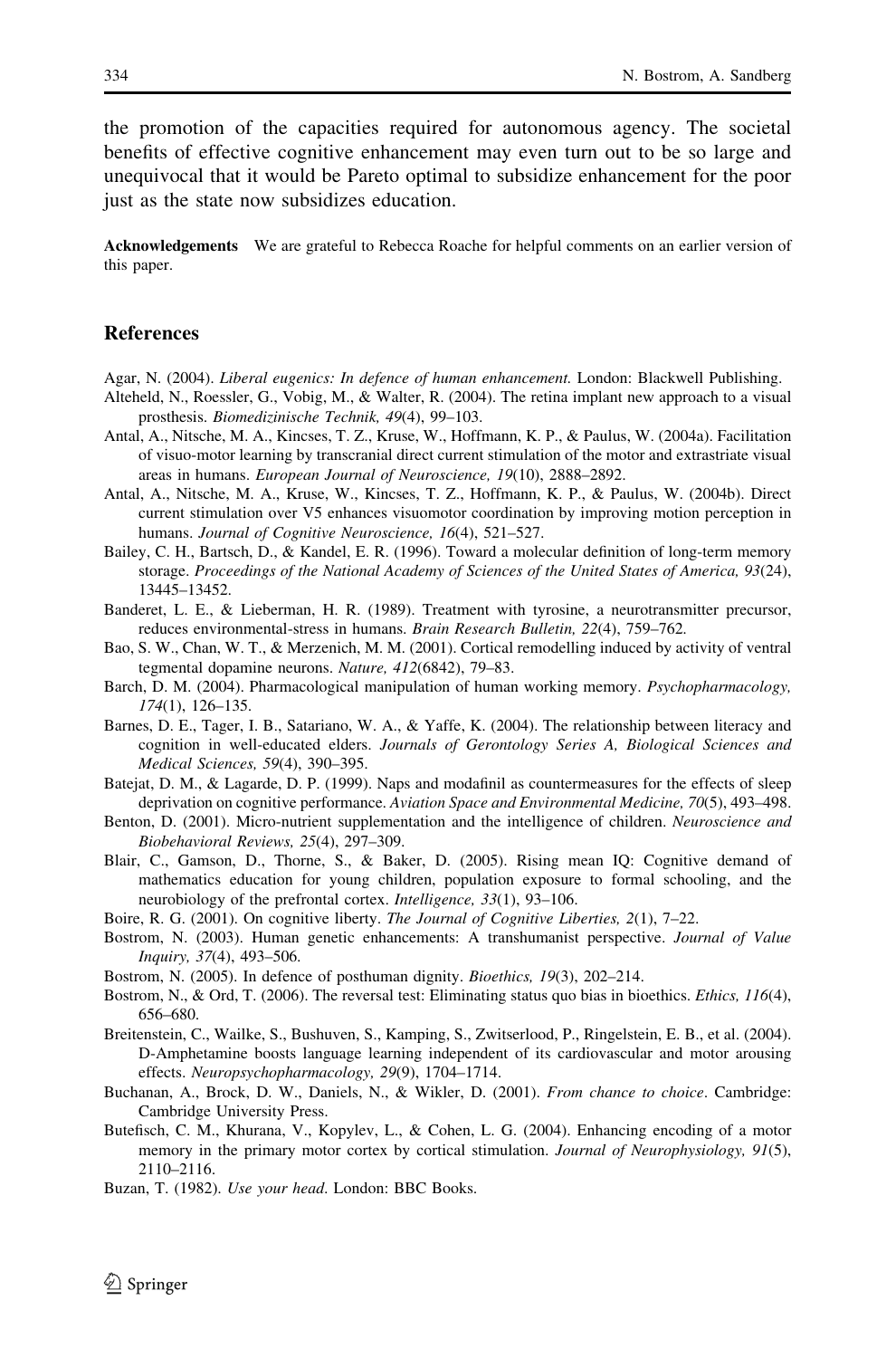- <span id="page-24-0"></span>Caldwell, J. A., Jr., Caldwell, J. L., Smythe, N. K., I. I. I., & Hall, K. K. (2000). A double-blind, placebocontrolled investigation of the efficacy of modafinil for sustaining the alertness and performance of aviators: A helicopter simulator study. Psychopharmacology (Berl), 150(3), 272–282.
- Calef, T., Pieper, M., & Coffey, B. (1999). Comparisons of eye movements before and after a speedreading course. Journal of the American Optometric Association, 70(3), 171–181.
- Cardinali, D. P., Brusco, L. I., Lloret, S. P., & Furio, A. M. (2002). Melatonin in sleep disorders and jetlag. Neuroendocrinology Letters, 23, 9–13.
- Carmena, J. M., Lebedev, M. A., Crist, R. E., O'Doherty, J. E., Santucci, D. M., Dimitrov, D. F., et al. (2003). Learning to control a brain-machine interface for reaching and grasping by primates. PLoS Biology, 1(2), 193–208.
- Cattell, R. (1987). Intelligence: It's structure, growth, and action. New York: Elsevier Science.
- Chatterjee, A. (2004). Cosmetic neurology—The controversy over enhancing movement, mentation, and mood. Neurology, 63(6), 968–974.
- Cochran, G., Hardy, J., & Harpending, H. (2006). Natural history of Ashkenazi intelligence. Journal of Biosocial Science, 38(5), 659–693.
- Craig, I., & Plomin, R. (2006). Quantitative trait loci for IQ and other complex traits: Single-nucleotide polymorphism genotyping using pooled DNA and microarrays. Genes Brain and Behavior, 5, 32– 37.
- de Quervain, D. J. F., & Papassotiropoulos, A. (2006). Identification of a genetic cluster influencing memory performance and hippocampal activity in humans. Proceedings of the National Academy of Sciences of the United States of America, 103(11), 4270–4274.
- Deijen, J. B., Wientjes, C. J. E., Vullinghs, H. F. M., Cloin, P. A., & Langefeld, J. J. (1999). Tyrosine improves cognitive performance and reduces blood pressure in cadets after one week of a combat training course. Brain Research Bulletin, 48(2), 203–209.
- Diamond, M. C., Johnson, R. E., & Ingham, C. A. (1975). Morphological changes in young, adult and aging rat cerebral-cortex, hippocampus, and diencephalon. Behavioral Biology, 14(2), 163–174.
- Drexler, K. E. (1991). Hypertext publishing and the evolution of knowledge. Social Intelligence, 1(2), 87–120.
- Edelhoff, S., Villacres, E. C., Storm, D. R., & Disteche, C. M. (1995). Mapping of adenylyl-cyclase genes type-I, type-II, type-III, type-IV, type-V and type-VI in mouse. Mammalian Genome, 6(2), 111–113.
- Engelbart, D. C. (1962). Augmenting human intellect: A conceptual framework. Summary report AFOSR-3223 under Contract AF 49(638)-1024, SRI Project 3578 for Air Force Office of Scientific Research. Stanford Research Institute: Menlo Park, CA. [http://www.dougengelbart.org/pubs/augment-](http://www.dougengelbart.org/pubs/augment-3906.html)[3906.html.](http://www.dougengelbart.org/pubs/augment-3906.html) Accessed 20 April 2009.
- Ericsson, A. K. (2003). Exceptional memorizers: Made, not born. Trends in Cognitive Sciences, 7(6), 233–235.
- Ericsson, K. A., Chase, W. G., & Faloon, S. (1980). Acquisition of a memory skill. Science, 208(4448), 1181–1182.
- Falls, W. A., Miserendino, M. J. D., & Davis, M. (1992). Extinction of fear-potentiated startle—Blockade by infusion of an NMDA antagonist into the Amygdala. Journal of Neuroscience, 12(3), 854–863.
- Fan, X., Sun, S., McNeese, M., & Yen, J. (2005). Extending the recognition-primed decision model to support human-agent collaboration. In *Proceedings of AAMAS'05*, Utrecht, Netherlands (July 25–29).
- Fan, X., Sun, S., Yen, J., Sun, B., Airy, G., McNeese, M., Yen, J., Hanratty, T., & Dumer, J. (2005). Collaborative RPD-enabled agents assisting the three-block challenge in C2CUT. In Proceedings of 2005 conference on behavior representation in modeling and simulation (BRIMS).
- Farah, M. J., Illes, J., Cook-Deegan, R., Gardner, H., Kandel, E., King, P., et al. (2004). Neurocognitive enhancement: What can we do and what should we do? Nature Reviews Neuroscience, 5(5), 421–425.
- Farrand, P., Hussain, F., & Hennessy, E. (2002). The efficacy of the 'mind map' study technique. Medical Education, 36(5), 426–431.
- Feltz, D. L., & Landers, D. M. (1983). The effects of mental practice on motor skill learning and performance—A meta-analysis. Journal of Sport Psychology, 5(1), 25–57.
- Flynn, J. R. (1987). Massive IQ gains in 14 nations—What IQ tests really measure. Psychological Bulletin, 101(2), 171–191.
- Foster, J. K., Lidder, P. G., & Sunram, S. I. (1998). Glucose and memory: Fractionation of enhancement effects? Psychopharmacology, 137(3), 259–270.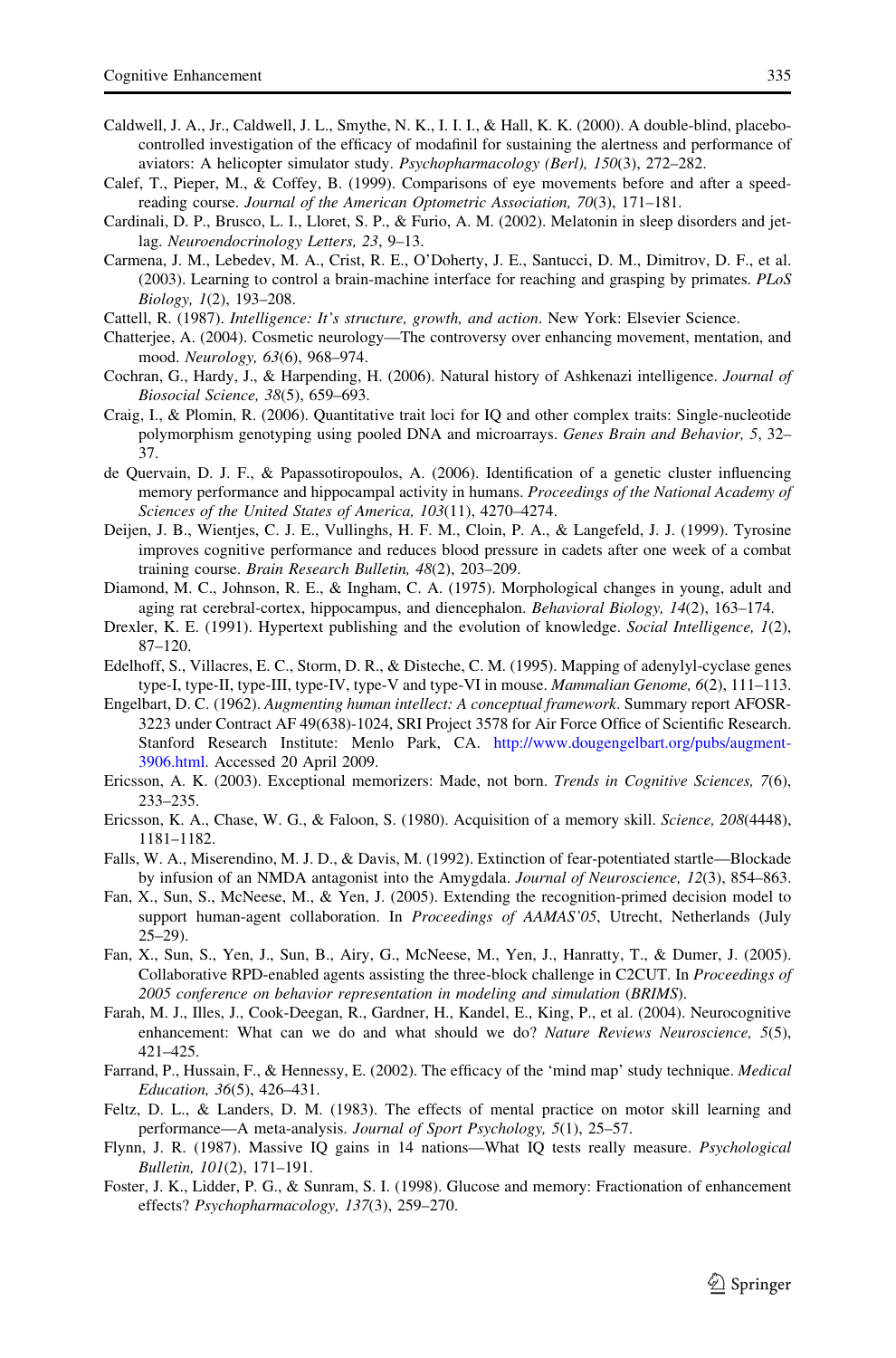- <span id="page-25-0"></span>Fox, P. T., Raichle, M. E., Mintun, M. A., & Dence, C. (1988). Nonoxidative glucose consumption during focal physiologic neural activity. Science, 241(4864), 462–464.
- Frank, R. H., Gilovich, T., & Regan, D. T. (1993). Does studying economics inhibit cooperation? Journal of Economic Perspectives, 7(2), 159–171.
- Fregni, F., Boggio, P. S., Nitsche, M., Bermpohl, F., Antal, A., Feredoes, E., et al. (2005). Anodal transcranial direct current stimulation of prefrontal cortex enhances working memory. Experimental Brain Research, 166(1), 23–30.
- Freo, U., Ricciardi, E., Pietrini, P., Schapiro, M. B., Rapoport, S. I., & Furey, M. L. (2005). Pharmacological modulation of prefrontal cortical activity during a working memory task in young and older humans: A pet study with physostigmine. American Journal of Psychiatry, 162(11), 2061– 2070.
- Fukuyama, F. (2002). Our posthuman future: Consequences of the biotechnology revolution. Farrar: Strauss and Giroux.
- Gazzaniga, M. S. (2005). The ethical brain. Washington, DC: Dana Press.
- Giles, J. (2005). Internet encyclopaedias go head to head. Nature, 438(7070), 900–901.
- Gill, M., Haerich, P., Westcott, K., Godenick, K. L., & Tucker, J. A. (2006). Cognitive performance following modafinil versus placebo in sleep-deprived emergency physicians: A double-blind randomized crossover study. Academic Emergency Medicine, 13(2), 158–165.
- Gladstone, D. J., & Black, S. E. (2000). Enhancing recovery after stroke with noradrenergic pharmacotherapy: A new frontier? Canadian Journal of Neurological Sciences, 27(2), 97–105.
- Glover, J. (1984). What sort of people should there be?. New York: Penguin.
- Goldstein, L. B. (1999). Amphetamine-facilitated poststroke recovery. Stroke, 30(3), 696–697.
- Gottfredson, L. S. (1997). Why G matters: The complexity of everyday life. Intelligence, 24(1), 79–132.
- Gottfredson, L. S. (2004). Life, death, and intelligence. Journal of Cognitive Education and Psychology, 4(1), 23–46.
- Gow, A. J., Whiteman, M. C., Pattie, A., Whalley, L., Starr, J., & Deary, I. J. (2005). Lifetime intellectual function and satisfaction with life in old age: Longitudinal cohort study. British Medical Journal, 331(7509), 141–142.
- Greenoug, W. T., & Volkmar, F. R. (1973). Pattern of dendritic branching in occipital cortex of rats reared in complex environments. Experimental Neurology, 40(2), 491–504.
- Gulpinar, M. A., & Yegen, B. C. (2004). The physiology of learning and memory: Role of peptides and stress. Current Protein & Peptide Science, 5(6), 457–473.
- Hanson, R., Opre, R., & Porter, D. (2006). Information aggregation and manipulation in an experimental market. Journal of Economic Behavior & Organization, 60(4), 449–459.
- Hanson, R., Polk, C., Ledyard, J., & Ishikida, T. (2003). The policy analysis market: An electronic commerce application of a combinatorial information market. In Proceedings of ACM conference on electronic commerce 2003, San Diego.
- Hartog, J., & Oosterbeek, H. (1998). Health, wealth and happiness: Why pursue a higher education? Economics of Education Review, 17(3), 245–256.
- Healey, J., & Picard, R. W. (1998). Startlecam: A cybernetic wearable camera. In Proceedings of second international symposium on wearable computing, Pittsburgh, PA.
- Helland, I. B., Smith, L., Saarem, K., Saugstad, O. D., & Drevon, C. A. (2003). Maternal supplementation with very-long-chain N-3 fatty acids during pregnancy and lactation augments children's IQ at 4 years of age. Pediatrics, 111(1), 39–44.
- Hofmann, S. G., Meuret, A. E., Smits, J. A. J., Simon, N. M., Pollack, M. H., Eisenmenger, K., et al. (2006). Augmentation of exposure therapy with D-cycloserine for social anxiety disorder. Archives of General Psychiatry, 63(3), 298–304.
- Hughes, J. (2004). Citizen Cyborg: Why democratic societies must respond to the redesigned human of the future. Boulder, CO: Westview Press.
- Hummel, F. C., & Cohen, L. G. (2005). Drivers of brain plasticity. Current Opinion in Neurology, 18(6), 667–674.
- Ingvar, M., AmbrosIngerson, J., Davis, M., Granger, R., Kessler, M., Rogers, G. A., et al. (1997). Enhancement by an Ampakine of memory encoding in humans. Experimental Neurology, 146(2), 553–559.
- Ioannidis, J. P. A. (2005). Why most published research findings are false. PLoS Medicine, 2(8), 696–701.
- Iversen, S. D. (1998). The pharmacology of memory. Comptes Rendus De L Academie Des Sciences Serie Iii-Sciences De La Vie-Life Sciences, 321(2–3), 209–215.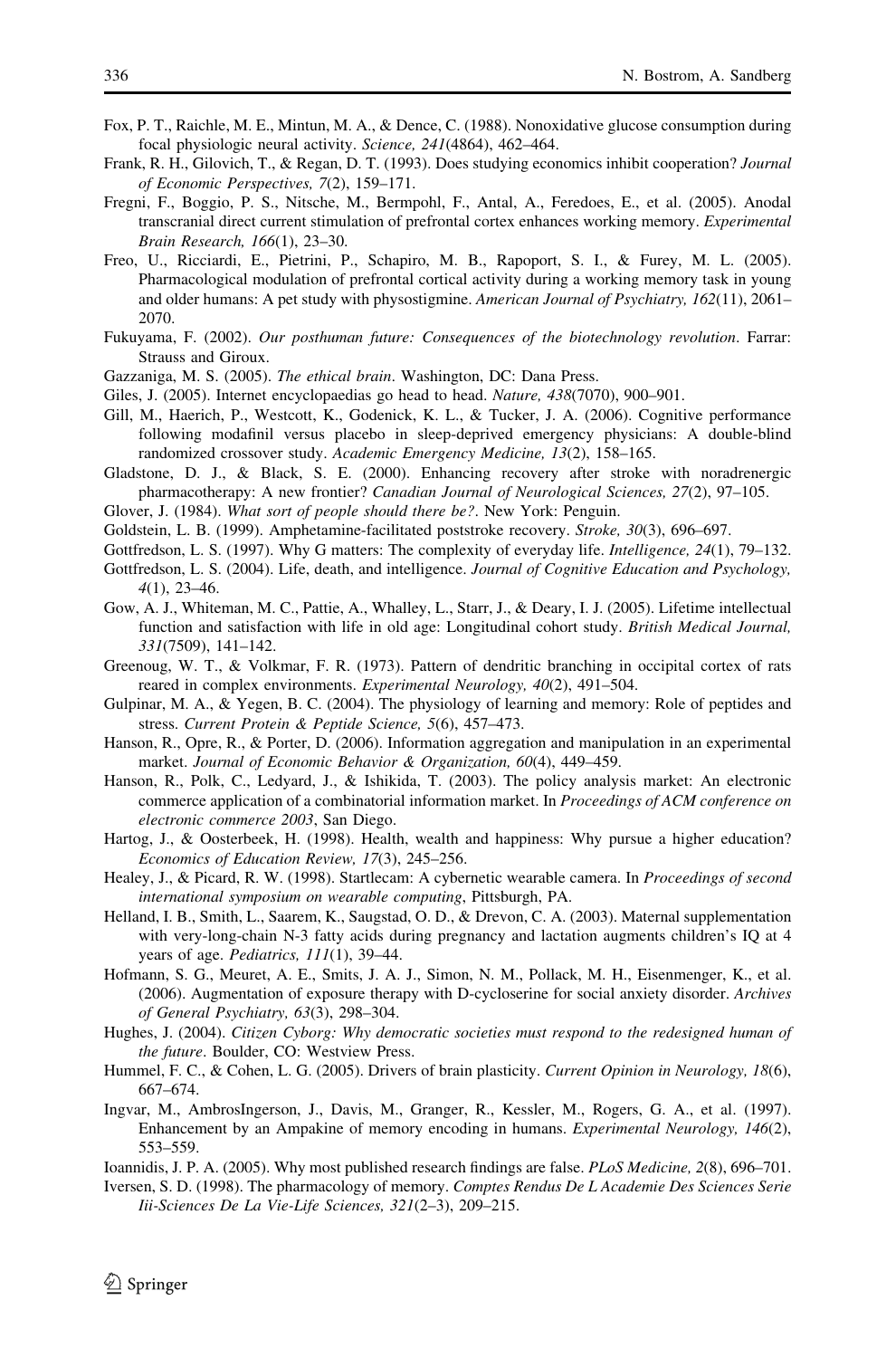- <span id="page-26-0"></span>Jackson, P. L., Doyon, J., Richards, C. L., & Malouin, F. (2004). The efficacy of combined physical and mental practice in the learning of a foot-sequence task after stroke: A case report. Neurorehabilitation and Neural Repair, 18(2), 106–111.
- Jebara, T., Eyster, C., Weaver, J., Starner, T., & Pentland, A. (1997). Stochasticks: Augmenting the Billiards experience with probabilistic vision and wearable computers. In Proceedings of the international symposium on wearable computers. Cambridge, MA.
- Johnston, G. (2004). Healthy, wealthy and wise? A review of the wider benefits of education. Report 04/ 04. New Zealand Treasury Working Paper.
- Jonas, H. (1985). Technik Medizin Und Ethik: Zur Praxis Des Prinzips Verantwortung. Frankfurt am Main: Suhrkamp.
- Kamm, F. (2006). What is and is not wrong with enhancement? KSG working paper RWP06-020. John F. Kennedy School of Government.
- Kass, L. (2002). Life, liberty, and defense of dignity: The challenge for bioethics. New York: Encounter Books.
- Kass, L. (2003). Ageless bodies, happy souls: Biotechnology and the pursuit of perfection. The New Atlantis, Spring(1), 9–28.
- Kennedy, P. R., & Bakay, R. A. E. (1998). Restoration of neural output from a paralyzed patient by a direct brain connection. NeuroReport, 9(8), 1707-1711.
- Kennedy, D. O., Pace, S., Haskell, C., Okello, E. J., Milne, A., & Scholey, A. B. (2006). Effects of cholinesterase inhibiting sage (Salvia Officinalis) on mood, anxiety and performance on a psychological stressor battery. Neuropsychopharmacology, 31(4), 845–852.
- Kilgard, M. P., & Merzenich, M. M. (1998). Cortical map reorganization enabled by nucleus basalis activity. Science, 279(5357), 1714–1718.
- Kincses, T. Z., Antal, A., Nitsche, M. A., Bartfai, O., & Paulus, W. (2004). Facilitation of probabilistic classification learning by transcranial direct current stimulation of the prefrontal cortex in the human. Neuropsychologia, 42(1), 113–117.
- Kleinberg, J. M. (1999). Authoritative sources in a hyperlinked environment. Journal of the ACM, 46(5), 604–632.
- Kobayashi, M., Hutchinson, S., Theoret, H., Schlaug, G., & Pascual-Leone, A. (2004). Repetitive TMS of the motor cortex improves ipsilateral sequential simple finger movements. Neurology, 62(1), 91–98.
- Kolnai, A. (1976). Dignity. Philosophy, 51, 251–271.
- Korol, D. L., & Gold, P. E. (1998). Glucose, memory, and aging. American Journal of Clinical Nutrition, 67(4), 764s–771s.
- Lashley, K. S. (1917). The effects of strychnine and caffeine upon rate of learning. Psychobiology, 1, 141–169.
- Lee, E. H. Y., & Ma, Y. L. (1995). Amphetamine enhances memory retention and facilitates norepinephrine release from the hippocampus in rats. Brain Research Bulletin, 37(4), 411–416.
- Lieberman, H. R. (2001). The effects of ginseng, ephedrine, and caffeine on cognitive performance, mood and energy. Nutrition Reviews, 59(4), 91–102.
- Lieberman, H. R. (2003). Nutrition, brain function and cognitive performance. Appetite, 40(3), 245–254. Lorrayne, H. (1996). Page a minute memory book. New York: Ballantine Books.
- Lynch, G. (1998). Memory and the brain: Unexpected chemistries and a new pharmacology. Neurobiology of Learning and Memory, 70(1–2), 82–100.
- Lynch, G. (2002). Memory enhancement: The search for mechanism-based drugs. Nature Neuroscience, 5, 1035–1038.
- Maguire, E. A., Valentine, E. R., Wilding, J. M., & Kapur, N. (2003). Routes to remembering: The brains behind superior memory. Nature Neuroscience, 6(1), 90–95.
- Mann, S. (1997). Wearable computing: A first step toward personal imaging. Computer, 30(2), 25–31.
- Mann, S. (2001). Wearable computing: Toward humanistic intelligence. IEEE Intelligent Systems, 16(3),  $10-15$ .
- Mann, S., & Niedzviecki, H. (2001). Cyborg: Digital destiny and human possibility in the age of the wearable computer. Canada: Doubleday.
- Marshall, L., Molle, M., Hallschmid, M., & Born, J. (2004). Transcranial direct current stimulation during sleep improves declarative memory. Journal of Neuroscience, 24(44), 9985–9992.
- McMorris, T., Harris, R. C., Swain, J., Corbett, J., Collard, K., Dyson, R. J., et al. (2006). Effect of creatine supplementation and sleep deprivation, with mild exercise, on cognitive and psychomotor performance, mood state, and plasma concentrations of catecholamines and cortisol. Psychopharmacology, 185(1), 93–103.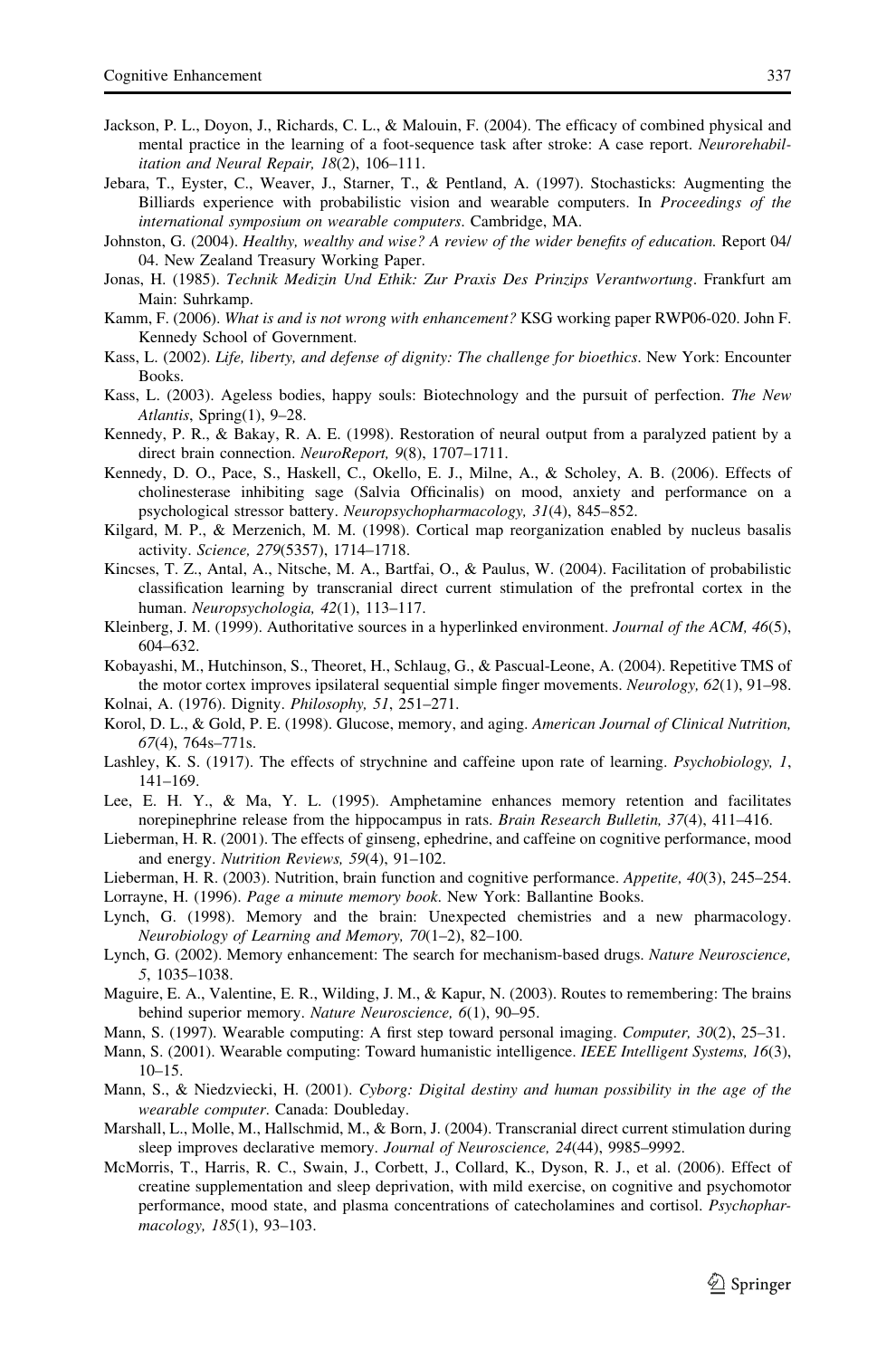- <span id="page-27-0"></span>Meck, W. H., Smith, R. A., & Williams, C. L. (1988). Prenatal and postnatal choline supplementation produces long-term facilitation of spatial memory. Developmental Psychobiology, 21(4), 339–353.
- Mehlman, M. J. (2000). The law of above averages: Leveling the new genetic enhancement playing field. Iowa Law Review, 85(2), 517–593.
- Meikle, A., Riby, L. M., & Stollery, B. (2005). Memory processing and the glucose facilitation effect: The effects of stimulus difficulty and memory load. Nutritional Neuroscience, 8(4), 227–232.
- Mellott, T. J., Williams, C. L., Meck, W. H., & Blusztajn, J. K. (2004). Prenatal choline supplementation advances hippocampal development and enhances MAPK and CREB activation. FASEB Journal, 18(1), 545–547.
- Minninger, J. (1997). Total recall. How to boost your memory power. New York: MJF Books.
- Mondadori, C. (1996). Nootropics: Preclinical results in the light of clinical effects; comparison with tacrine. Critical Reviews in Neurobiology, 10(3–4), 357–370.
- Muir, T., & Zegarac, M. (2001). Societal costs of exposure to toxic substances: Economic and health costs of four case studies that are candidates for environmental causation. Environmental Health Perspectives, 109, 885–903.
- Muller, U., Steffenhagen, N., Regenthal, R., & Bublak, P. (2004). Effects of modafinil on working memory processes in humans. Psychopharmacology, 177(1–2), 161–169.
- Murphy, K. J., Foley, A. G., O'Connell, A. W., & Regan, C. M. (2006). Chronic exposure of rats to cognition enhancing drugs produces a neuroplastic response identical to that obtained by complex environment rearing. Neuropsychopharmacology, 31(1), 90–100.
- Myrick, H., Malcolm, R., Taylor, B., & LaRowe, S. (2004). Modafinil: Preclinical, clinical, and postmarketing surveillance—A review of abuse liability issues. Annals of Clinical Psychiatry, 16(2), 101–109.
- Nava, E., Landau, D., Brody, S., Linder, L., & Schachinger, H. (2004). Mental relaxation improves longterm incidental visual memory. Neurobiology of Learning and Memory, 81(3), 167–171.
- Neisser, U. (1997). Rising scores on intelligence tests. American Scientist, 85(5), 440–447.
- Newhouse, P. A., Potter, A., & Singh, A. (2004). Effects of nicotinic stimulation on cognitive performance. Current Opinion in Pharmacology, 4(1), 36–46.
- Newson, A. (2000). Is being intelligent good? Addressing questions of value in behavioural genetics. In Proceedings of 5th world congress of the international association of bioethics. London.
- Nicolelis, M. A. L., Dimitrov, D., Carmena, J. M., Crist, R., Lehew, G., Kralik, J. D., et al. (2003). Chronic, multisite, multielectrode recordings in macaque monkeys. Proceedings of the National Academy of Sciences of the United States of America, 100(19), 11041–11046.
- Nilsson, M., Perfilieva, E., Johansson, U., Orwar, O., & Eriksson, P. S. (1999). Enriched environment increases neurogenesis in the adult rat dentate gyrus and improves spatial memory. Journal of Neurobiology, 39(4), 569–578.
- Nitsche, M. A., Schauenburg, A., Lang, N., Liebetanz, D., Exner, C., Paulus, W., et al. (2003). Facilitation of implicit motor learning by weak transcranial direct current stimulation of the primary motor cortex in the human. Journal of Cognitive Neuroscience, 15(4), 619–626.
- Nyberg, L., Sandblom, J., Jones, S., Neely, A. S., Petersson, K. M., Ingvar, M., et al. (2003). Neural correlates of training-related memory improvement in adulthood and aging. Proceedings of the National Academy of Sciences of the United States of America, 100(23), 13728–13733.
- Pascual-Leone, A., Tarazona, F., Keenan, J., Tormos, J. M., Hamilton, R., & Catala, M. D. (1999). Transcranial magnetic stimulation and neuroplasticity. Neuropsychologia, 37(2), 207–217.
- Patil, P. G., Carmena, L. M., Nicolelis, M. A. L., & Turner, D. A. (2004). Ensemble recordings of human subcortical neurons as a source of motor control signals for a brain-machine interface. Neurosurgery, 55(1), 27–35.
- Patten, B. M. (1990). The history of memory arts. Neurology, 40(2), 346-352.
- Peterman, M. C., Noolandi, J., Blumenkranz, M. S., & Fishman, H. A. (2004). Localized chemical release from an artificial synapse chip. Proceedings of the National Academy of Sciences of the United States of America, 101(27), 9951–9954.
- Petersson, K. M., Reis, A., Askelof, S., Castro-Caldas, A., & Ingvar, M. (2000). Language processing modulated by literacy: A network analysis of verbal repetition in literate and illiterate subjects. Journal of Cognitive Neuroscience, 12(3), 364–382.
- Pitman, R. K., Sanders, K. M., Zusman, R. M., Healy, A. R., Cheema, F., Lasko, N. B., et al. (2002). Pilot study of secondary prevention of posttraumatic stress disorder with propranolol. Biological Psychiatry, 51(2), 189–192.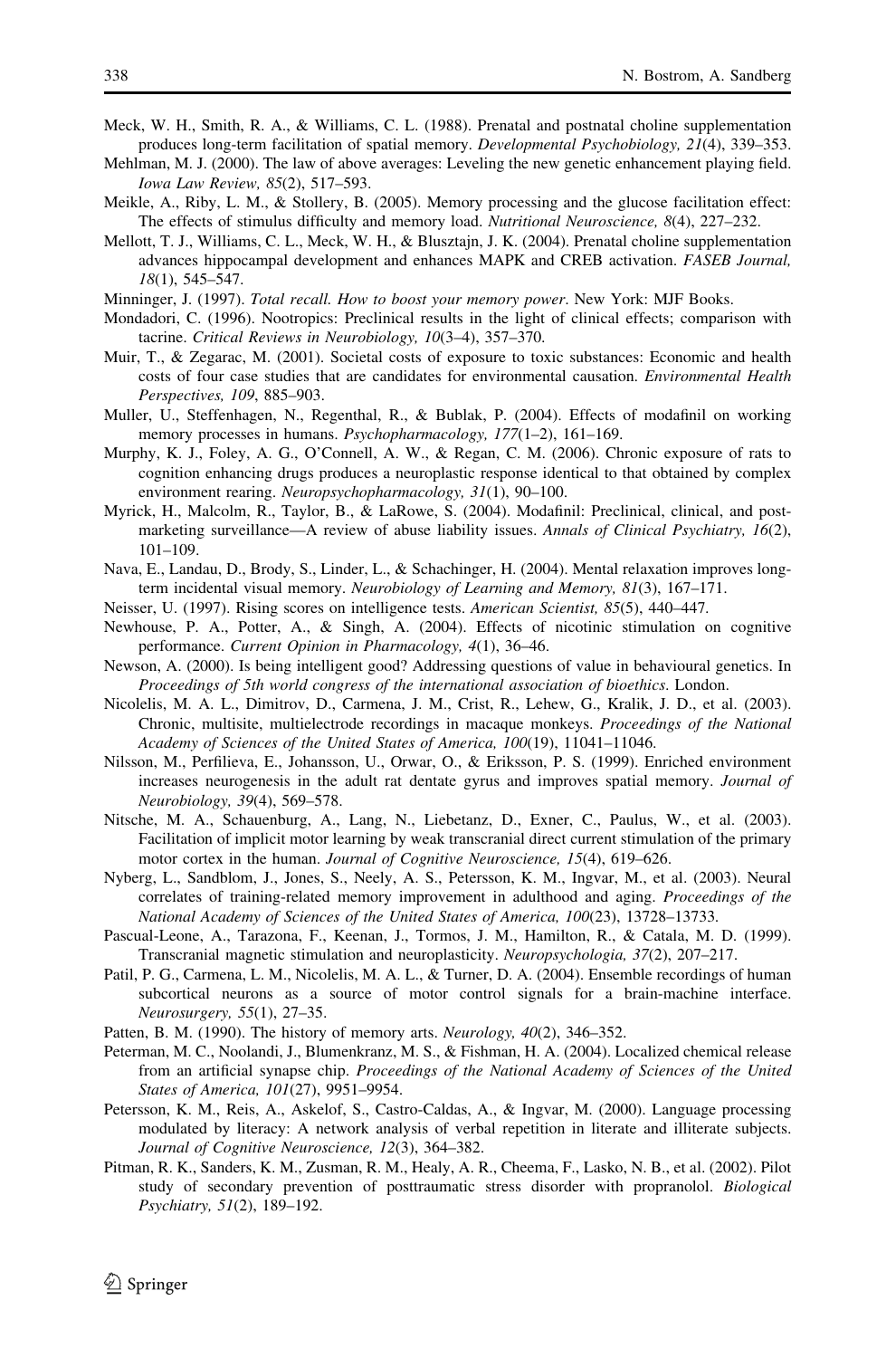- <span id="page-28-0"></span>Power, A. E., Vazdarjanova, A., & McGaugh, J. L. (2003). Muscarinic cholinergic influences in memory consolidation. Neurobiology of Learning and Memory, 80(3), 178–193.
- Rae, C., Digney, A. L., McEwan, S. R., & Bates, T. C. (2003). Oral creatine monohydrate supplementation improves brain performance: A double-blind, placebo-controlled, cross-over trial. Proceedings of the Royal Society of London Series B, Biological Sciences, 270(1529), 2147–2150.
- Raine, A., Reynolds, C., Venables, P. H., & Mednick, S. A. (2002). Stimulation seeking and intelligence: A prospective longitudinal study. Journal of Personality and Social Psychology, 82(4), 663–674.
- Randall, D. C., Shneerson, J. M. & File S. E. (2005). Cognitive effects of modafinil in student volunteers may depend on IQ. Pharmacology Biochemistry and Behavior, 82(1), 133–139.
- Raymond, E. S. (2001). The cathedral and the bazaar. Sebastopol, CA: O'Reilly.
- Ressler, K. J., Rothbaum, B. O., Tannenbaum, L., Anderson, P., Graap, K., Zimand, E., et al. (2004). Cognitive enhancers as adjuncts to psychotherapy—Use of D-cycloserine in phobic individuals to facilitate extinction of fear. Archives of General Psychiatry, 61(11), 1136–1144.
- Rhodes, B., & Starner, T. (1996). Remembrance agent: A continuously running automated information retrieval system. In Proceedings of the first international conference on the practical application of intelligent agents and multi agent technology (PAAM '96), London.
- Routtenberg, A., Cantallops, I., Zaffuto, S., Serrano, P., & Namgung, U. (2000). Enhanced learning after genetic overexpression of a brain growth protein. Proceedings of the National Academy of Sciences of the United States of America, 97(13), 7657–7662.
- Rubinstein, A. (2005). A sceptic's comment on the study of economics. University of Tel Aviv. <http://arielrubinstein.tau.ac.il/papers/73.pdf>. Accessed 20 April 2009.
- Rusted, J. M., Trawley, S., Heath, J., Kettle, G., & Walker, H. (2005). Nicotine improves memory for delayed intentions. Psychopharmacology (Berl), 182(3), 355–365.
- Salkever, D. S. (1995). Updated estimates of earnings benefits from reduced exposure of children to environmental lead. Environmental Research, 70(1), 1–6.
- Sandberg, A. (2003). Morphologic freedom. Report #1. Eudoxa Policy Studies. [http://www.eudoxa.se/content/archives/2003/10/eudoxa\\_policy\\_s\\_3.html.](http://www.eudoxa.se/content/archives/2003/10/eudoxa_policy_s_3.html) Accessed 20 April 2009.
- Sandel, M. J. (2002). What's wrong with enhancement. The President's Council on Bioethics. [http://www.bioethics.gov/background/sandelpaper.html.](http://www.bioethics.gov/background/sandelpaper.html) Accessed 20 April 2009.
- Sandel, M. J. (2004). The case against perfection: What's wrong with designer children, bionic athletes, and genetic engineering. The Atlantic Monthly, 293(4), 51–62.
- Savulescu, J. (2001). Procreative beneficence: Why we should select the best children. Bioethics, 15(5–6), 413–426.
- Schillerstrom, J. E., Horton, M. S., & Royall, D. R. (2005). The impact of medical illness on executive function. *Psychosomatics*, 46(6), 508-516.
- Schneider, J. S., Lee, M. H., Anderson, D. W., Zuck, L., & Lidsky, T. I. (2001). Enriched environment during development is protective against lead-induced neurotoxicity. Brain Research, 896(1-2), 48– 55.
- Sellen, A. J., Louie, G., Harris, J. E., & Wilkins, A. J. (1996). What brings intentions to mind? An in situ study of prospective memory. Rank Xerox Research Centre Technical Report EPC-1996-104.
- Shenoy, K. V., Meeker, D., Cao, S. Y., Kureshi, S. A., Pesaran, B., Buneo, C. A., et al. (2003). Neural prosthetic control signals from plan activity. NeuroReport, 14(4), 591–596.
- Sigelman, L. (1981). Is ignorance bliss—A reconsideration of the folk wisdom. Human Relations, 34(11), 965–974.
- Silver, L. (1998). Remaking Eden. New York: Harper Perennial.
- Singletary, B. A., & Starner, T. (2000). Symbiotic interfaces for wearable face recognition. In Proceedings of HCII2001 workshop on wearable computing. New Orleans, LA.
- Smith, A., Brice, C., Nash, J., Rich, N., & Nutt, D. J. (2003). Caffeine and central noradrenaline: Effects on mood, cognitive performance, eye movements and cardiovascular function. Journal of Psychopharmacology, 17(3), 283–292.
- Snyder, A. W., Bossomaier, T., & Mitchell, D. J. (2004). Concept formation: 'Object' attributes dynamically inhibited from conscious awareness. Journal of Integrative Neuroscience, 3(1), 31–46.
- Snyder, A. W., Mulcahy, E., Taylor, J. L., Mitchell, D. J., Sachdev, P., & Gandevia, S. C. (2003). Savantlike skills exposed in normal people by suppressing the left fronto-temporal lobe. Journal of Integrative Neuroscience, 2(2), 149–158.
- Soetens, E., Casaer, S., Dhooge, R., & Hueting, J. E. (1995). Effect of amphetamine on long-term retention of verbal material. Psychopharmacology, 119(2), 155–162.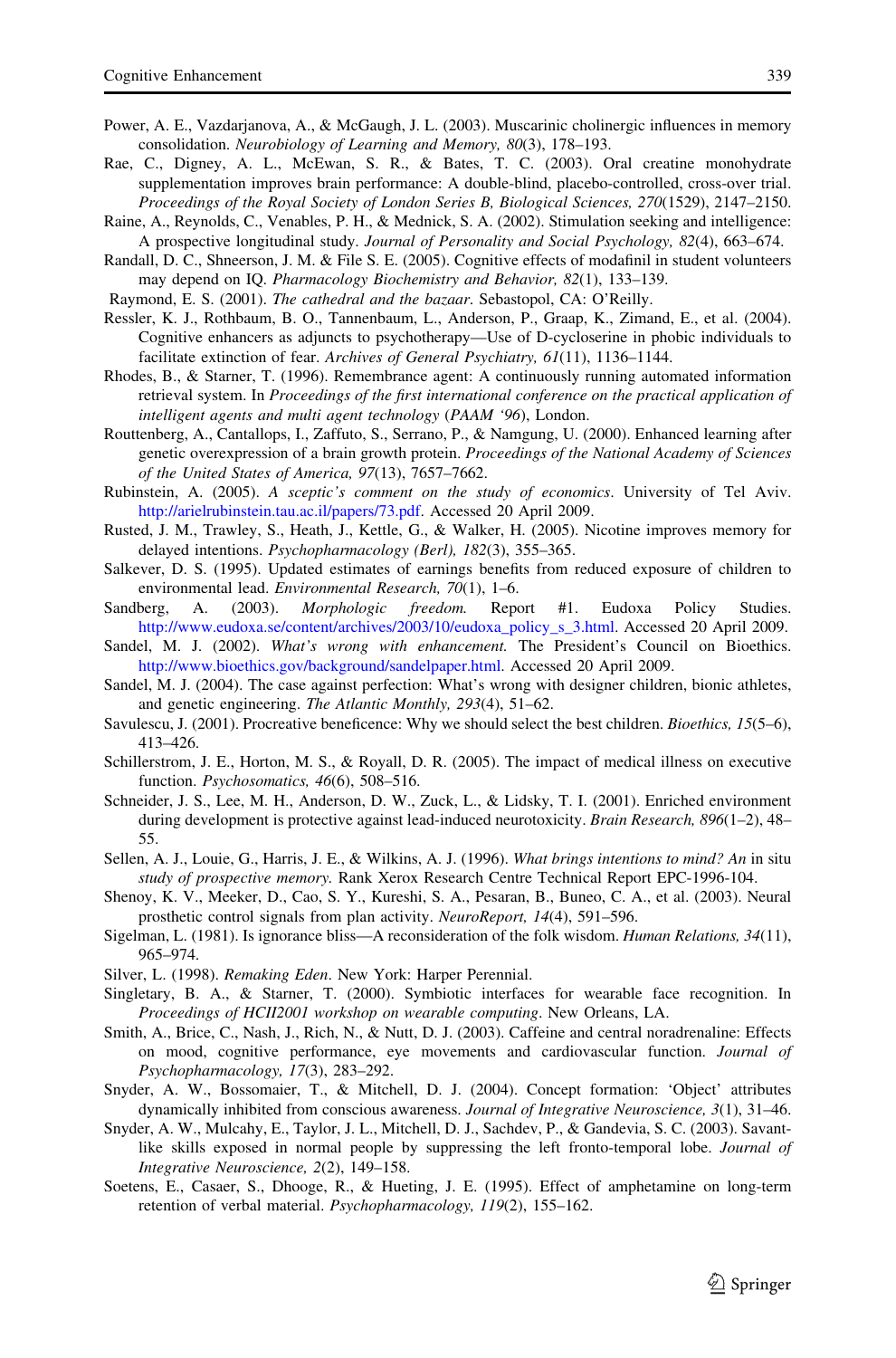- <span id="page-29-0"></span>Soetens, E., Dhooge, R., & Hueting, J. E. (1993). Amphetamine enhances human-memory consolidation. Neuroscience Letters, 161(1), 9–12.
- Stroemer, R. P., Kent, T. A., & Hulsebosch, C. E. (1998). Enhanced neocortical neural sprouting, synaptogenesis, and behavioral recovery with D-amphetamine therapy after neocortical infarction in rats. Stroke, 29(11), 2381–2393.
- Sunram-Lea, S. I., Foster, J. K., Durlach, P., & Perez, C. (2002). Investigation into the significance of task difficulty and divided allocation of resources on the glucose memory facilitation effect. Psychopharmacology, 160(4), 387–397.
- Surowiecki, J. (2004). The wisdom of crowds: Why the many are smarter than the few and how collective wisdom shapes business, economies, societies and nations. New York: Doubleday.
- Tan, D. P., Liu, Q. Y., Koshiya, N., Gu, H., & Alkon, D. (2006). Enhancement of long-term memory retention and short-term synaptic plasticity in Cbl-b null mice. Proceedings of the National Academy of Sciences of the United States of America, 103(13), 5125–5130.
- Tang, Y. P., Shimizu, E., Dube, G. R., Rampon, C., Kerchner, G. A., Zhuo, M., et al. (1999). Genetic enhancement of learning and memory in mice. Nature, 401(6748), 63–69.
- Teitelman, E. (2001). Off-label uses of modafinil. American Journal of Psychiatry, 158(8), 1341.
- The President's Council on Bioethics. (2003). Beyond therapy: Biotechnology and the pursuit of happiness. [http://www.bioethics.gov/reports/beyondtherapy/preface.html.](http://www.bioethics.gov/reports/beyondtherapy/preface.html) Accessed 20 April 2009.
- Tieges, Z., Richard Ridderinkhof, K., Snel, J., & Kok, A. (2004). Caffeine strengthens action monitoring: Evidence from the error-related negativity. Brain Research. Cognitive Brain Research, 21(1), 87–93.
- Tomporowski, P. D. (2003). Effects of acute bouts of exercise on cognition. Acta Psychologica, 112(3), 297–324.
- Trachtenberg, J. (2000). The Trachtenberg speed system of basic mathematics. London: Souvenir Press.
- Turner, D. C., Robbins, T. W., Clark, L., Aron, A. R., Dowson, J., & Sahakian, B. J. (2003). Cognitive enhancing effects of modafinil in healthy volunteers. Psychopharmacology, 165(3), 260–269.
- van Beek, T. A. (2002). Chemical analysis of Ginkgo Biloba leaves and extracts. Journal of Chromatography. A, 967(1), 21–55.
- Vaynman, S., & Gomez-Pinilla, F. (2005). License to run: Exercise impacts functional plasticity in the intact and injured central nervous system by using neurotrophins. Neurorehabilitation and Neural Repair, 19(4), 283–295.
- von Wild, K., Rabischong, P., Brunelli, G., Benichou, M., & Krishnan, K. (2002). Computer added locomotion by implanted electrical stimulation in paraplegic patients (SUAW). Acta Neurochirurgica. Supplementum, 79, 99–104.
- Walsh, R. N., Budtz-Olsen, O. E., Penny, J. E., & Cummins, R. A. (1969). The effects of environmental complexity on the histology of the rat hippocampus. The Journal of Comparative Neurology, 137(3), 361–365.
- Wang, H. B., Ferguson, G. D., Pineda, V. V., Cundiff, P. E., & Storm, D. R. (2004). Overexpression of type-1 adenylyl cyclase in mouse forebrain enhances recognition memory and LTP. Nature Neuroscience, 7(6), 635–642.
- Warburton, D. M. (1992). Nicotine as a cognitive enhancer. Progress in Neuro-Psychopharmacology and Biological Psychiatry, 16(2), 181–191.
- Warwick, K., Gasson, M., Hutt, B., Goodhew, I., Kyberd, P., Andrews, B., et al. (2003). The application of implant technology for cybernetic systems. Archives of Neurology, 60(10), 1369–1373.
- Watanabe, A., Kato, N., & Kato, T. (2002). Effects of creatine on mental fatigue and cerebral hemoglobin oxygenation. Neuroscience Research, 42(4), 279–285.
- Wei, F., Wang, G. D., Kerchner, G. A., Kim, S. J., Xu, H. M., Chen, Z. F., et al. (2001). Genetic enhancement of inflammatory pain by forebrain NR2B overexpression. Nature Neuroscience, 4(2), 164–169.
- Weiser, M. (1991). The computer for the twenty-first century. Scientific American, 265(3), 94–110.
- Wenk, G. (1989). An hypothesis on the role of glucose in the mechanism of action of cognitive enhancers. Psychopharmacology, 99, 431–438.
- Whalley, L. J., & Deary, I. J. (2001). Longitudinal cohort study of childhood IQ and survival up to age 76. British Medical Journal, 322(7290), 819–822.
- Wilkinson, L., Scholey, A., & Wesnes, K. (2002). Chewing gum selectively improves aspects of memory in healthy volunteers. Appetite, 38(3), 235–236.
- Winder, R., & Borrill, J. (1998). Fuels for memory: The role of oxygen and glucose in memory enhancement. Psychopharmacology, 136(4), 349–356.